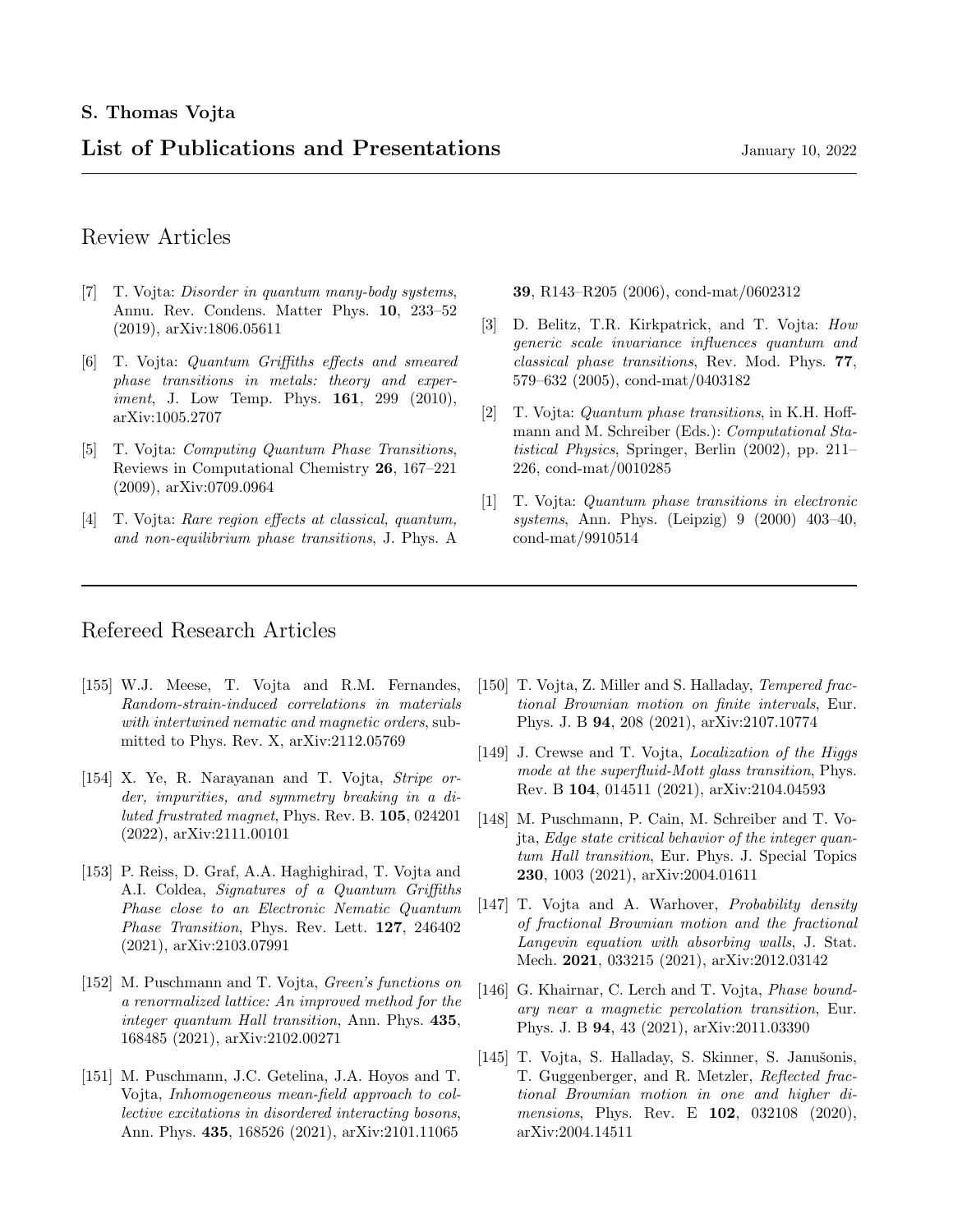- [144] M. Puschmann, J. Crewse, J.A. Hoyos and T. Vojta, Collective modes at a disordered quantum phase transition, Phys. Rev. Lett. 125, 027002 (2020), arXiv:1911.04452, featured in "Highlights in Physics" on the website of the Brazilian Physical Society
- [143] S. Janušonis, N. Detering, R. Metzler and T. Vojta, Serotonergic Axons as Fractional Brownian Motion Paths: Insights into the Self-organization of Regional Densities, Front. Comp. Neuroscience 14, 56 (2020), bioRxiv:2019.12.27.889725
- [142] N.A. Lewellyn, I.M. Percher, J.J. Nelson, J. Garcia-Barriocanal, I. Volotsenko, A. Frydman, T. Vojta, and A.M. Goldman, Quantum Superconductor-Metal Transitions in the Presence of Quenched Disorder, J. Supercond. Novel Magn. 33, 183–190 (2020)
- [141] T. Vojta, S. Skinner and R. Metzler, Probability density of the fractional Langevin equation with re*flecting walls*, Phys. Rev. E  $100$ , 042142 (2019), arXiv:1907.08188
- [140] X. Ye, J. Cook, E.D. Huemiller, A.D.K. Finck, P. Ghaemi, T. Vojta, V. Adiga, S.R. Saha, J. Paglione and C. Kurter, Unconventional Josephson junctions with topological Kondo insulator weak links, Phys. Rev. B 100, 104505 (2019), arXiv:1908.02343
- [139] C. Lerch and T. Vojta, Superfluid density and compressibility at the superfluid-Mott glass transition, Eur. Phys. J. Special Topics 227, 2275 (2019), arXiv:1712.08245
- [138] A.H.O. Wada, A. Warhover and T. Vojta, Non-Gaussian behavior of reflected fractional Brownian motion, J. Stat. Mech. 2019, 033209 (2019), arXiv:1811.06130
- [137] M. Puschmann, P. Cain, M. Schreiber and T. Vojta, Integer quantum Hall transition on a tightbinding lattice, Phys. Rev. B (Rapid Communication) B 99, 121301(R) (2019), arXiv:1805.09958
- [136] T. Guggenberger, G. Pagnini, T. Vojta and R. Metzler, Fractional Brownian motion in a finite interval: correlations effect depletion or accretion zones of particles near boundaries, New J. Phys. 21, 022002 (2019), arXiv:1903.08927
- [135] N.A. Lewellyn, I.M. Percher, J.J. Nelson, J. Garcia-Barriocanal, I. Volotsenko, A. Frydman, T. Vojta, and A.M. Goldman, Infinite-randomness fixed point of the quantum superconductor-metal transitions in amorphous thin films, Phys. Rev. B 99, 054515 (2019), arXiv:1809.02672
- [134] C. Kurter, A. Finck, E. Huemiller, J. Medvedeva, A. Weis, J. Atkinson, Y. Qiu, S.H. Lee, L. Shen, T. Vojta, P. Ghaemi, Y.S. Hor and D. Van Harlingen: Conductance spectroscopy of exfoliated thin *flakes of Nb<sub>x</sub>Bi<sub>2</sub>Se<sub>3</sub>*, Nano Lett. **19**, 38 (2019), arXiv:1707.08516
- [133] A.K. Ibrahim and T. Vojta, Monte Carlo simulations of a disordered superconductor-metal quantum phase transition, Eur. Phys. J. B 91, 311 (2018), arXiv:1808.0009
- [132] J. Crewse, C. Lerch and T. Vojta, *Quantum criti*cal behavior of a three-dimensional superfluid-Mott glass transition, Phys. Rev. B 98, 054514 (2018), arXiv:1805.07466
- [131] A.H.O. Wada, M. Small and T. Vojta, Extinction transitions in correlated external noise, Phys. Rev. E 98, 022112 (2018), arXiv:1805.02583; selected as an Editor's Suggestion
- [130] S.S. Kunwar, A. Sen, T. Vojta and R. Narayanan, Tuning a random field mechanism in a frustrated magnet, Phys. Rev. B 98, 024206 (2018), arXiv:1803.05597
- [129] A.H.O. Wada and T. Vojta, Fractional Brownian motion with reflecting wall, Phys. Rev. E (Rapid Communication) 97, 020102(R) (2018), arXiv:1711.05232
- [128] S.E. Rowley, T. Vojta, A.T. Jones, W. Guo, J. Oliveira, F.D. Morrison, N. Lindfield, E. Baggio Saitovitch, B.E. Watts and J.F. Scott: Quantum percolation phase transition and magneto-electric dipole glass in hexagonal ferrites, Phys. Rev. B (Rapid Communication) 96, 020407(R) (2017), arXiv:1708.03945
- [127] H. Barghathi, S. Tackkett and T. Vojta: Extinction phase transitions in a model of ecological and evolutionary dynamics, Eur. Phys. J. B 90, 129 (2017), arXiv:1704.01606; highlighted on the EPJ web portal and on wildlife.org
- [126] R. Wang, A. Gebretsadik, S. Ubaid-Kassis, A. Schroeder, T. Vojta, P.J. Baker, F.L. Pratt, S.J. Blundell, T. Lancaster, I. Franke, J.S. Möller and K. Page: Quantum Griffiths phase inside the ferromagnetic phase of  $Ni_{1-x}V_x$ , Phys. Rev. Lett. 118, 267202 (2017), arXiv:1612.07207
- [125] A.K. Ibrahim and T. Vojta: *Emerging critical be*havior at a first-order phase transition rounded by disorder, Fortschr. Phys. 65, 1600018 (2017), arXiv:1602.04508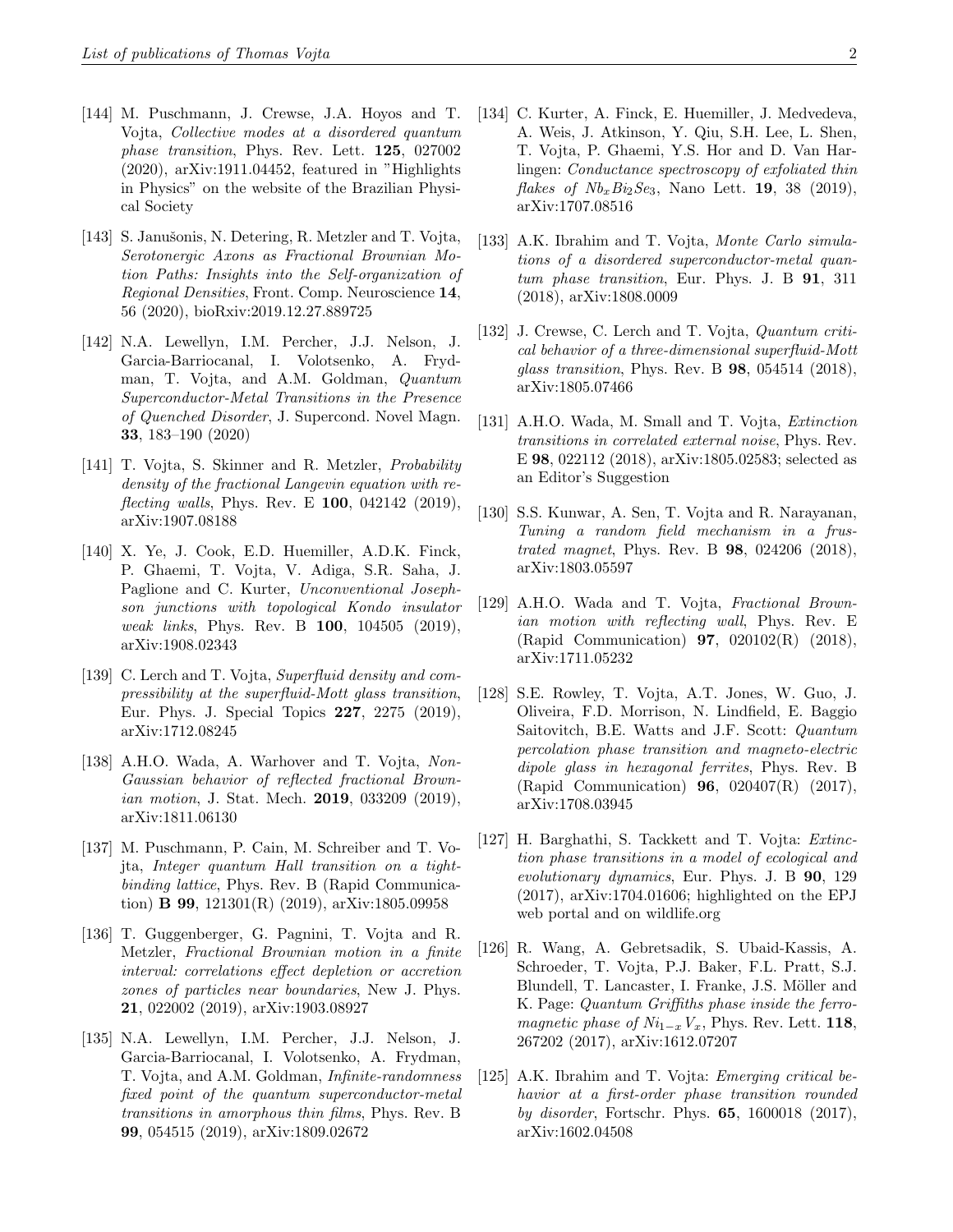- [124] A.K. Ibrahim and T. Vojta: Monte Carlo simulations of the disordered three-color quantum Ashkin-Teller chain, Phys. Rev. B 95, 054403 (2017), arXiv:1612.05617
- [123] T. Vojta, J. Crewse, M. Puschmann, D. Arovas, and Y. Kiselev: Quantum critical behavior of the superfluid-Mott glass transition, Phys. Rev. B 94, 134501 (2016), arXiv:1607.01860
- [122] H. Barghathi, J.A. Hoyos and T. Vojta: Contact process with temporal disorder, Phys. Rev. E 94, 022111 (2016), arXiv:1603.08075
- [121] T. Vojta and R. Dickman: Spatio-temporal generalization of the Harris criterion and its application to diffusive disorder, Phys. Rev. E  $93$ , 032143 (2016), arXiv:1601.03282
- [120] H. Barghathi and T. Vojta: Random-field disorder at an absorbing state transition in one and two dimensions, Phys. Rev. E 93, 022120 (2016), arXiv:1511.04725
- [119] M. Puschmann, P. Cain, M. Schreiber and T. Vojta: Multifractal analysis of electronic states on random Voronoi-Delaunay lattices, Eur. Phys. J. B 88, 314 (2015), arXiv:1508.04284; highligthed on the EPJ web portal
- [118] T. Vojta and J.A. Hoyos: Infinite-noise criticality: Nonequilibrium phase transitions in fluctuating environments, Europhys. Lett. 112, 30002 (2015), arXiv:1507.05677
- [117] H. Barghathi, F. Hrahsheh, J.A. Hoyos, R. Narayanan and T. Vojta: Strong-randomness phenomena in quantum Ashkin-Teller models, Physica Scripta T165, 014040 (2015), arXiv:1404.2509
- [116] Q. Zhu, X. Wan, R. Narayanan, J.A. Hoyos and T. Vojta: Emerging criticality in the disordered threecolor Ashkin-Teller model, Phys. Rev. B 91, 224201 (2015), arXiv:1504.00408
- [115] A. K. Ibrahim, H. Barghathi, and T. Vojta: Enhanced rare-region effects in the contact process with long-range correlated disorder, Phys. Rev. E 90, 042132 (2014), arXiv:1407.5084
- [114] H. Barghathi and T. Vojta: How random is topological disorder? Phase transitions on random lattices, Phys. Rev. Lett. 113, 120602 (2014), arXiv:1402.4425
- [113] T. Vojta, J. Igo and J.A. Hoyos: Rare regions and Griffiths singularities at a clean critical point: The five-dimensional disordered contact process, Phys. Rev. E 90, 012139 (2014), arXiv:1405.4337
- [112] D. Nozadze and T. Vojta: Numerical method for disordered quantum phase transitions in the *large–N limit*, Phys. Stat. Sol. B 251, 675 (2014), arXiv:1302.5839
- [111] T. Vojta and J.A. Hoyos: Criticality and quenched disorder: rare regions vs. Harris criterion, Phys. Rev. Lett. 112, 075702 (2014), arXiv:1309.0753
- [110] F. Hrahsheh, R. Narayanan, J.A. Hoyos and T. Vojta: Strong-randomness infinite-coupling phase in a random quantum spin chain, Phys. Rev. B 89, 014401 (2014), arXiv:1310.4864
- [109] H. Barghathi, D. Nozadze and T. Vojta: Contact process on generalized Fibonacci chains: infinitemodulation criticality and double-log periodic os*cillations*, Phys. Rev. E  $89$ , 012112 (2014), arXiv:1310.2976
- [108] F. Hrahsheh and T. Vojta: Disordered bosons in one dimension: from weak to strong randomness  $critically, Phys. Rev. Lett. 109, 265303 (2012),$ arXiv:1210.4807
- [107] T. Vojta: Monte-Carlo simulations of the clean and disordered contact process in three dimensions, Phys. Rev. E 86, 051137 (2012), arXiv:1209.1400
- [106] F. Hrahsheh, J.A. Hoyos and T. Vojta: Rounding of a first-order quantum phase transition to a strongcoupling critical point, Phys. Rev. B 86, 214204 (2012), arXiv:1208.0471
- [105] H. Barghathi and T. Vojta: Random fields at a nonequilibrium phase transition, Phys. Rev. Lett. 109, 170603 (2012), arXiv:1206.1878
- [104] F. Hrahsheh and T. Vojta: Anomalous elasticity in a disordered layered XY model, Physica Scripta T151, 014074 (2012), arXiv:1204.3545
- [103] M. Al-Ali, J.A. Hoyos and T. Vojta: Percolation transition in quantum Ising and rotor models with sub-Ohmic dissipation, Phys. Rev. B 86, 075119 (2012), arXiv:1206.4332
- [102] D. Nozadze and T. Vojta: Quantum Griffiths singularities in ferromagnetic metals, Phys. Rev. B 85, 174202 (2012), arXiv:1202.5562; selected as an Editor's Suggestion
- [101] J.A. Hoyos and T. Vojta: *Dissipation effects in ran*dom transverse-field Ising chains, Phys. Rev. B 85, 174403 (2012), arXiv:1203.0698
- [100] L. Demkó, S. Bordács, T. Vojta, D. Nozadze, F. Hrahsheh, C. Svoboda, B. Dóra, H. Yamada, M. Kawasaki, Y. Tokura and I. Kézsmárki: Disorder promotes ferromagnetism: Rounding of the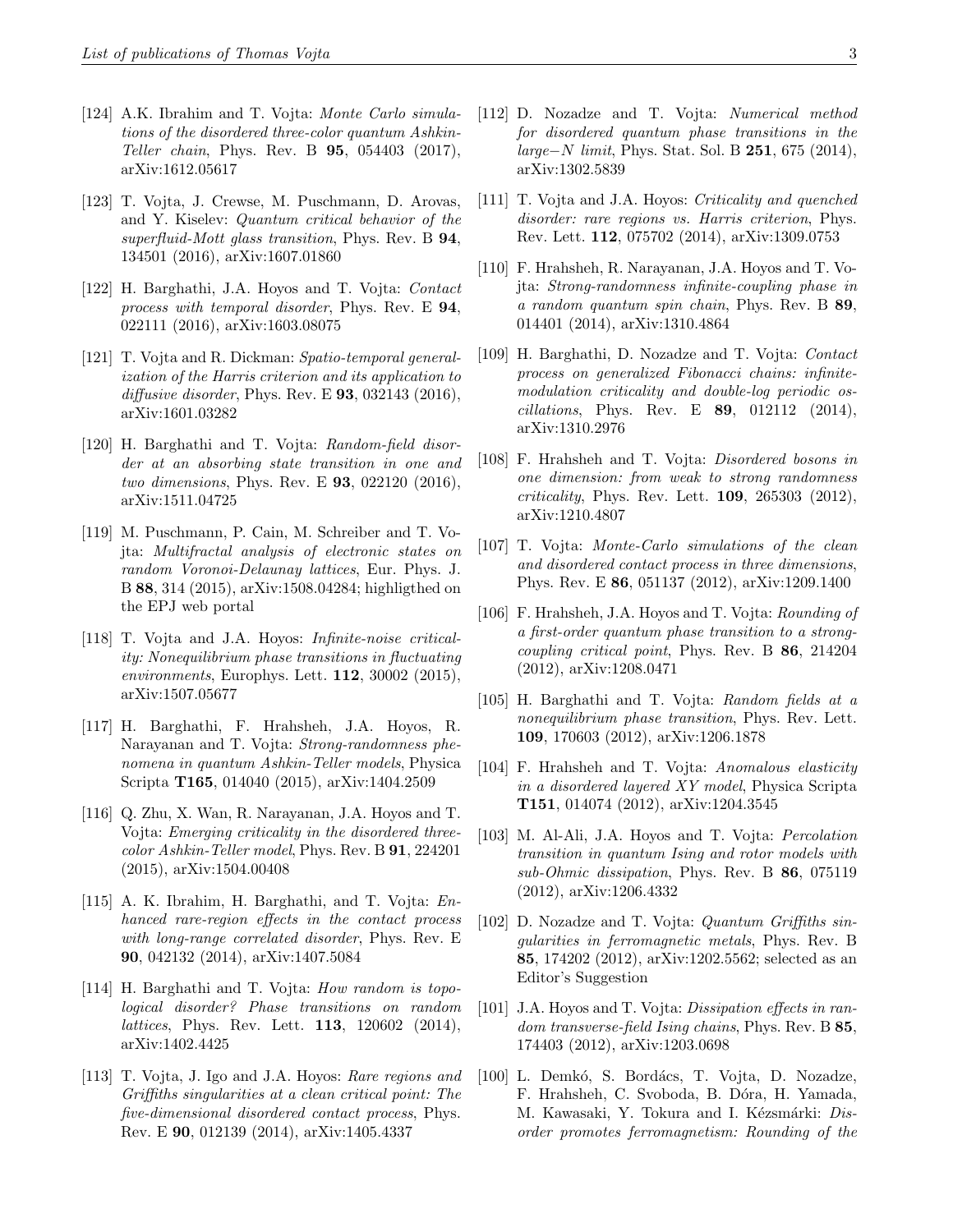quantum phase transition in  $Sr_{1-x}Ca_xRuO_3$ , Phys. Rev. Lett. 108, 185701 (2012), arXiv:1202.3810

- [99] C. Svoboda, D. Nozadze, F. Hrahsheh and T. Vojta: Disorder correlations at smeared phase transitions, Europhys. Lett. 97, 20007 (2012), arXiv:1109.4290
- [98] M. Al-Ali and T. Vojta: Quantum phase transition of the sub-Ohmic rotor model, Phys. Rev. B 84, 195136 (2011), arXiv:1110.2470
- [97] F. Hrahsheh, H. Barghathi and T. Vojta: Infiniterandomness criticality in a randomly layered Heisenberg magnet, Phys. Rev. B 84, 184202 (2011), arXiv:1109.4172
- [96] D. Nozadze and T. Vojta: Transport properties in antiferromagnetic quantum Griffiths phases, Europhys. Lett. 95, 57010 (2011), arXiv:1103.6274
- [95] F. Hrahsheh, D. Nozadze and T. Vojta: Composition-tuned smeared quantum phase transitions, Phys. Rev. B 83, 224402 (2011), arXiv:1103.5439
- [94] T. Vojta, J.A. Hoyos, P. Mohan and R. Narayanan: Influence of superohmic dissipation on a disordered quantum critical point, J. Phys. Condens. Matter 23, 094206 (2011), arXiv:1008.1106
- [93] A. Schroeder, S. Ubaid-Kassis and T. Vojta: Signatures of a quantum Griffiths phase in a d-metal alloy close to its ferromagnetic quantum critical point, J. Phys. Condens. Matter **23**, 094205 (2011), arXiv:1006.4094
- [92] J.A. Hoyos, N. Laflorencie, A.P. Vieira and T. Vojta: Protecting clean critical points by local disorder correlations, Europhys. Lett. **93**, 30004 (2011), arXiv:1011.0182
- [91] M.Y. Lee and T. Vojta: Generalized contact process with two symmetric absorbing states in two dimensions, Phys. Rev. E **83**, 011114 (2011), arXiv:1010.3298
- [90] A. Del Maestro, B. Rosenow, J.A. Hoyos and T. Vojta: Dynamical conductivity at the dirty superconductor-metal quantum phase transition, Phys. Rev. Lett. **105**, 145702 (2010), arXiv:1006.3793
- [89] P. Mohan, P.M. Goldbart, R. Narayanan, J. Toner and T. Vojta: An anomalously elastic, intermediate phase in randomly layered superfluids, superconductors, and planar magnets, Phys. Rev. Lett. 105, 085301 (2010), arXiv:1003.5201
- [88] M.Y. Lee and T. Vojta: Phase transitions of the generalized contact process with two absorbing states, Phys. Rev. E **81**, 061128 (2010), arXiv:1003.1308
- [87] P. Mohan, R. Narayanan and T. Vojta: Infinite randomness and quantum Griffiths effects in a classical system: the randomly layered Heisenberg magnet, Phys. Rev. B 81, 144407 (2010), arXiv:0912.5244
- [86] S. Ubaid-Kassis, T. Vojta and A. Schroeder: Quantum Griffiths Phase in the weak itinerant ferromagnetic alloy  $Ni_{1-x}V_x$ , Phys. Rev. Lett. 104, 066402 (2010), arXiv:0912.1146
- [85] T. Vojta and J.A. Hoyos: *Magnetic Grüneisen ra*tio of the random transverse-field Ising chain, phys. stat. sol (b) 247, 525 (2010), arXiv:0906.0972
- [84] T. Heitmann, A. Schmets, J. Gaddy, J. Lamsal, M. Petrovic, W. Montfrooij, and T. Vojta: Magnetic excitations in the spinel compound  $Li_x/Mn_{1.96}Li_{0.04}/O_4$  (x = 0.2, 0.6, 0.8, 1.0): how a classical system can mimic quantum critical scaling, Phys. Rev. B 81, 014411 (2010), arXiv:0902.4412; selected as an Editor's Suggestion, highlighted with a synopsis on the physics.aps.org website
- [83] T. Vojta: Thermal expansion and Grüneisen parameter in quantum Griffiths phases, Phys. Rev. B 80, 041101(R) (2009), arXiv:0905.2106
- [82] M.Y. Lee and T. Vojta: Absorbing-state phase transitions on percolating lattices, Phys. Rev. E 79, 041112 (2009), arXiv:0901.1995
- [81] J. Lamsal, J. Gaddy, M. Petrovic, W. Montfrooij and T. Vojta: The search for quantum critical scaling in a classical system, J. Appl. Phys. 105, 07E322 (2009)
- [80] J. Gaddy, J. Lamsal, M. Petrovic, W. Montfrooij, A. Schmets and T. Vojta: Magnetic ordering in the spinel compound  $LiMn_{2-x}Li_xO_4$ , J. Appl. Phys. 105, 07D532 (2009)
- [79] T. Vojta and J.A. Hoyos: Smeared quantum phase transition in the dissipative random quantum Ising model, Physica E 42, 383–387 (2010), arXiv:0811.3754
- [78] T. Vojta, A. Farquhar, and J. Mast: Infiniterandomness critical point in the two-dimensional disordered contact process, Phys. Rev. E 79, 011111 (2009), arXiv:0810.1569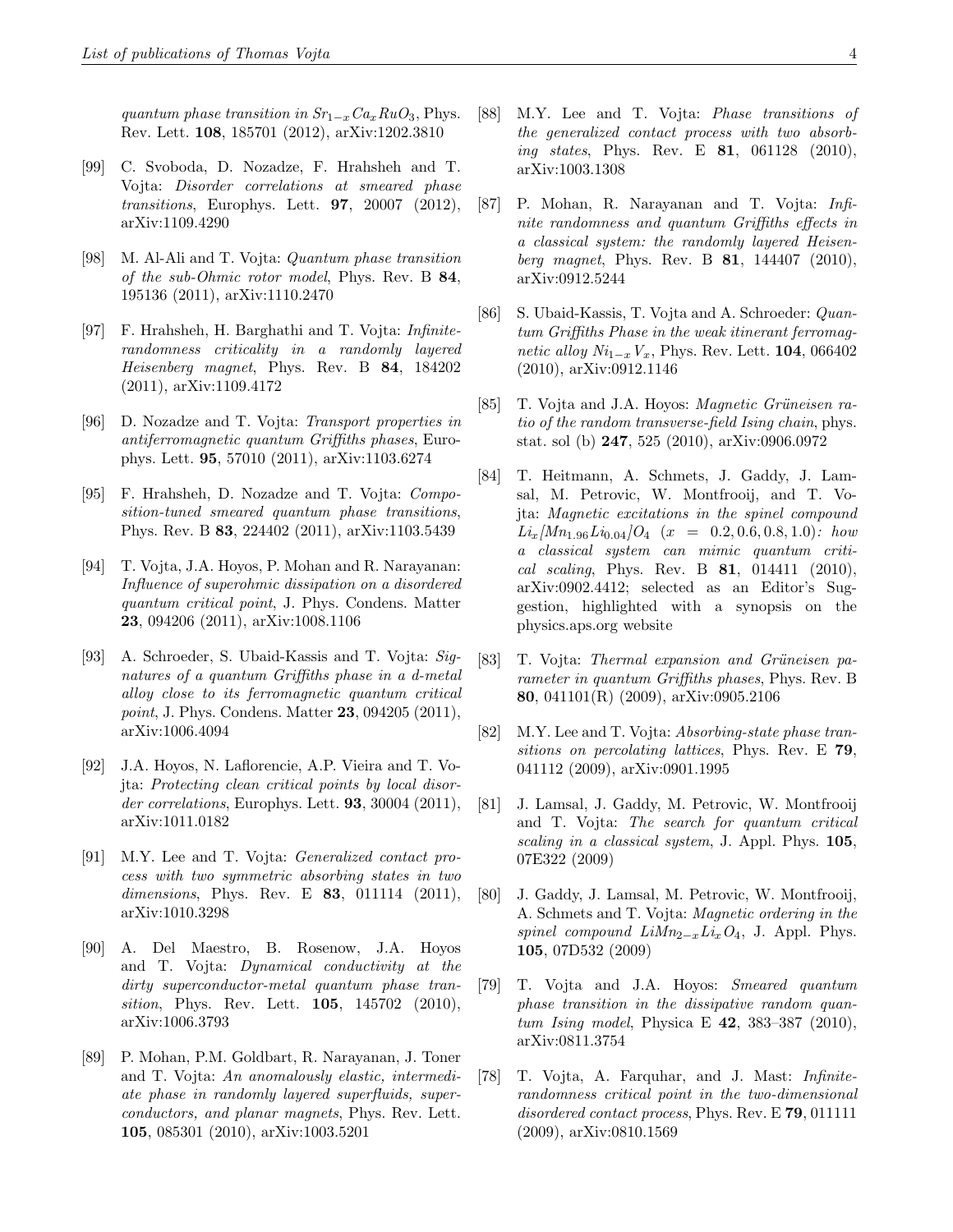- [77] T. Vojta, C. Kotabage, and J.A. Hoyos: Infiniterandomness quantum critical points induced by dissipation, Phys. Rev. B **79**, 024401 (2009), arXiv:0809.2699; selected as an Editor's Suggestion, see accompanying Viewpoint Commentary by G. Refael, Physics 2, 1 (2009), [also: Virtual Journal of Nanoscale Science & Technology 19, no. 3 (2009)]
- [76] J.A. Hoyos and T. Vojta: Theory of smeared quantum phase transitions, Phys. Rev. Lett. 100, 240601 (2008), arXiv:0802.2303
- [75] J.A. Hoyos and T. Vojta: *Dissipation effects in per*colating quantum Ising magnets, Physica B 403, 1245 (2008), cond-mat/0703557
- [74] T. Vojta and J.A. Hoyos: Ordered droplets in quantum magnets with long-range interactions, Physica B 403, 1239 (2008), cond-mat/0703555
- [73] J.A. Hoyos, C. Kotabage, and T. Vojta: Effects of dissipation on a quantum critical point with disorder, Phys. Rev. Lett. 99, 230601 (2007), [also: Virtual Journal of Nanoscale Science & Technology 16, no. 25 (2007)], arXiv:0705.1865
- [72] J.A. Hoyos and T. Vojta: Local defect in a magnet with long-range interactions, Phys. Rev. B 75, 104418 (2007), cond-mat/0611001
- [71] S. Huether, R. Kinney and T. Vojta: Slow dynamics at the smeared phase transition of randomly layered magnets, Phys. Rev. B 74, 094425 (2006), cond-mat/0607025
- [70] T. Vojta and R. Sknepnek: Quantum phase transitions of the diluted  $O(3)$  rotor model, Phys. Rev. B 74, 094415 (2006), cond-mat/0606154
- [69] J.A. Hoyos and T. Vojta: Percolation transition and dissipation in quantum Ising magnets, Phys. Rev. B 74, 140401(R) (2006), cond-mat/0605036
- [68] M. Vojta, T. Vojta, and R.K. Kaul: Spin excitations in fluctuating stripe phases, Phys. Rev. Lett. 97, 097001 (2006), cond-mat/0510448
- [67] T. Vojta and M.Y. Lee: *Nonequilibrium phase tran*sition on a randomly diluted lattice, Phys. Rev. Lett. 96, 035701 (2006), cond-mat/0511065
- [66] T. Vojta and J. Schmalian: Percolation quantum phase transitions in diluted magnets, Phys. Rev. Lett. 95, 237206 (2005), cond-mat/0508211
- [65] T. Vojta and M. Dickison: Critical behavior and Griffiths effects in the disordered contact process, Phys. Rev. E 72, 036126 (2005), condmat/0505354
- [64] T. Vojta and J. Schmalian: Quantum Griffiths effects in itinerant Heisenberg magnets, Phys. Rev. B 72, 045438 (2005), [also: Virtual Journal of Nanoscale Science & Technology, 12, no. 4 (2005), cond-mat/0405609
- [63] B. Fendler, R. Sknepnek and T. Vojta: Dynamics at a smeared phase transition, J. Phys. A: Math. Gen. 38, 2349–2358 (2005), cond-mat/0409688
- [62] M. Dickison and T. Vojta: Monte-Carlo simulations of the smeared phase transition in a contact process with extended defects, J. Phys. A 38, 1199– 1208 (2005), cond-mat/0410626
- [61] T. Vojta and R. Sknepnek: Critical points and quenched disorder: From Harris criterion to rare regions and smearing, phys. stat. sol. (b) 241, 2118 (2004), cond-mat/0405070
- [60] T. Vojta: Broadening of a nonequilibrium phase transition by extended structural defects, Phys. Rev. E 70, 026108 (2004), cond-mat/0402606
- [59] R. Sknepnek, T. Vojta and R. Narayanan: Order parameter symmetry and mode coupling effects at dirty superconducting quantum phase transitions, Phys. Rev. B **70**, 104514 (2004), condmat/0211519
- [58] R. Sknepnek and T. Vojta: Smeared phase transition in a three-dimensional Ising model with planar defects: Monte-Carlo simulations, Phys. Rev. B 69, 174410 (2004), cond-mat/0311394
- [57] R. Sknepnek, T. Vojta and M. Vojta: Exotic vs. conventional scaling and universality in a disordered bilayer quantum Heisenberg antiferromagnet, Phys. Rev. Lett. **93**, 097201 (2004), condmat/0402352
- [56] T. Vojta: Smearing of the phase transition in Ising systems with planar defects, J. Phys. A 36, 10921-35 (2003), cond-mat/0303598
- [55] T.R. Kirkpatrick, T. Vojta, D. Belitz and R. Narayanan: Superconductivity and Quantum Phase Transitions in Weak Itinerant Ferromagnets, Int. J. Mod. Phys. B 17, 5081 (2003), condmat/0108443
- [54] D. Belitz, S.L. Sessions, T.R. Kirkpatrick, M.T. Mercaldo, R. Narayanan and T. Vojta: Transport Anomalies and Marginal Fermi-Liquid Effects at a Quantum Critical Point, Int. J. Mod. Phys. B 17, 5041 (2003), cond-mat/0108118
- [53] T. Vojta: Disorder-induced rounding of certain quantum phase transitions, Phys. Rev. Lett. 90, 107202 (2003), cond-mat/0212305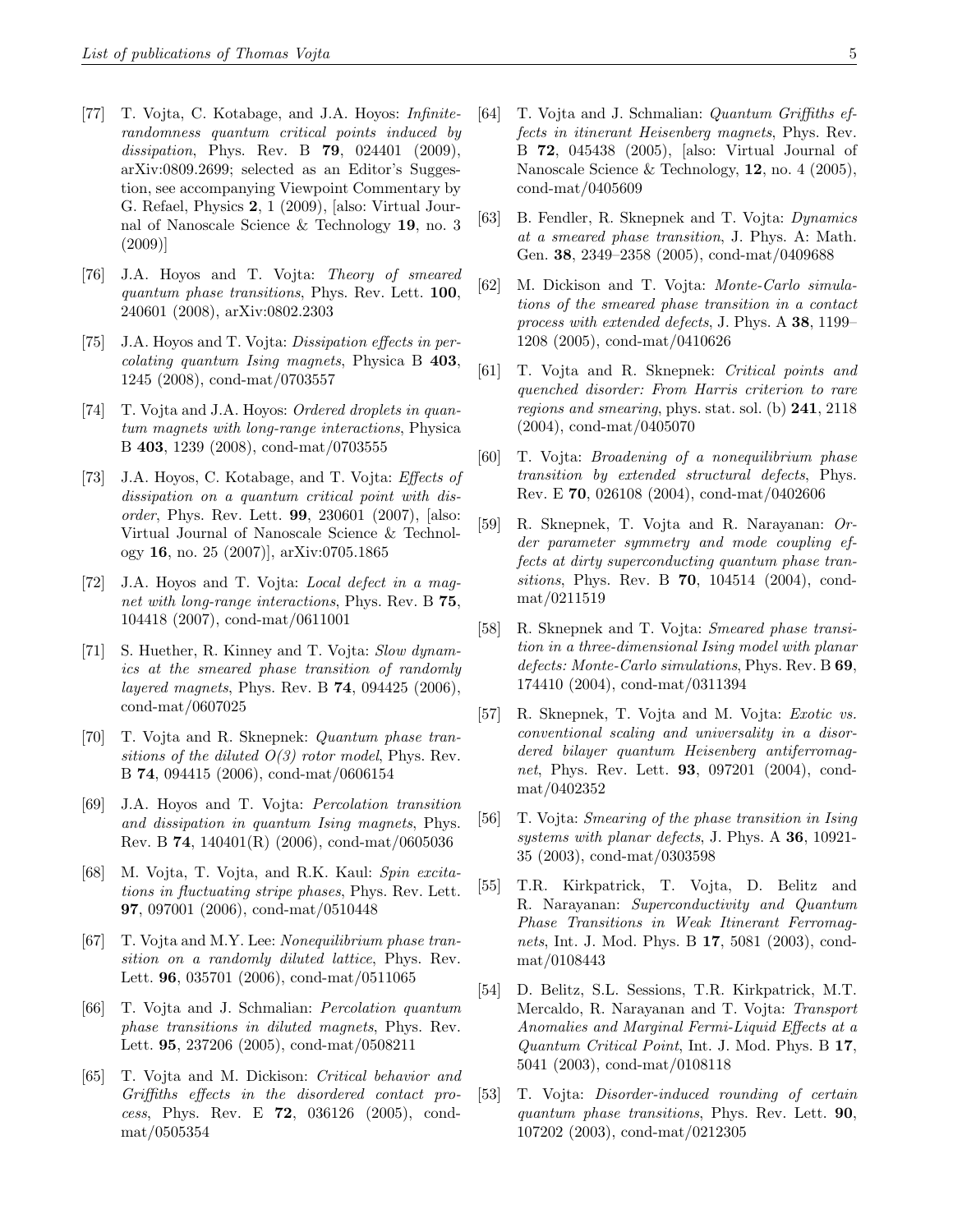- [52] M. Schreiber and T. Vojta: The Hartree-Fock based diagonalization - an efficient algorithm for the treatment of interacting electrons in disordered solids, Math. Comp. Sim. 62, 243-254 (2003), condmat/0111062
- [51] D. Belitz, T.R. Kirkpatrick and T. Vojta:Local versus nonlocal order parameter field theories for quantum phase transitions?, Phys. Rev. B 65, 165112 (2002), cond-mat/0109547
- [50] T. Vojta, D. Belitz and T.R. Kirkpatrick: Annealed local magnetic moments and the metal-insulator transition in disordered electronic systems, phys. stat. sol. (b) 230, 97–100 (2002)
- [49] M. Schreiber, J. Siewert and T. Vojta: Interacting electrons in parabolic quantum dots: energy levels, addition energies, and charge distributions, Int. J. Mod. Phys. B 15, 3641 (2001)
- [48] T.R. Kirkpatrick, D. Belitz, T. Vojta and R. Narayanan: Strong enhancement of superconducting  $T_c$  in ferromagnetic phases, Phys. Rev. Lett. 87, 127003 (2001), cond-mat/0105627
- [47] T. Vojta and M. Schreiber: *Localization and con*ductance in the quantum Coulomb glass, Phil. Mag. B 81, 1117 (2001), cond-mat/0109551
- [46] T. Vojta and R. Sknepnek: The quantum phase transition of itinerant helimagnets, Phys. Rev. B 64, 052404 (2001), cond-mat/0009441
- [45] F. Epperlein, S. Kilina, M. Schreiber, S. Uldanov and T. Vojta: Fock space localization, return probability, and conductance of disordered interacting electrons, Physica B  $296$ , 52–5 (2001), condmat/0105481
- [44] R. Narayanan and T. Vojta: The effect of rare regions on disordered itinerant quantum antiferromagnets with cubic anisotropy, Phys. Rev. B 63, 014405 (2001), cond-mat/0004013
- [43] R.A. Römer, M. Schreiber and T. Vojta: *Disor*der and two-particle interaction in low-dimensional quantum systems, Physica E  $9, 397-404$  (2001), cond-mat/0009378
- [42] D. Belitz, T.R. Kirkpatrick, R. Narayanan and T. Vojta: Transport anomalies and marginal Fermi liquid effects at a quantum critical point, Phys. Rev. Lett. 85, 4602–5 (2000), cond-mat/0008431
- [41] D. Belitz, T.R. Kirkpatrick and T. Vojta: Rare regions, local moments, and annealed disorder: A novel mechanism for metal-insulator transitions, Phys. Rev. Lett. 84, 5176–9 (2000), condmat/9910040
- [40] T. Vojta, F. Epperlein, S. Kilina and M. Schreiber: From localization to delocalization in the quantum Coulomb glass, phys. stat. sol. (b)  $218$ ,  $31-34$ (2000), cond-mat/0003395
- [39] T. Vojta, D. Belitz, T.R. Kirkpatrick, R. Narayanan: Quantum critical behavior of itinerant ferromagnets, Ann. Phys. (Leipzig) 8, 593–602 (1999), cond-mat/9907404
- [38] R. Narayanan, T. Vojta, D. Belitz and T.R. Kirkpatrick: Rare regions and annealed disorder in quantum phase transitions, Ann. Phys. (Leipzig) 8, SI–185–8 (1999), cond-mat/9907384
- [37] F. Epperlein, T. Vojta, and Michael Schreiber: Crossover from interaction induced localization to delocalization in disordered electron systems, Ann. Phys. (Leipzig) 8, SI–61–4 (1999), condmat/9910321
- [36] R. Narayanan, T. Vojta, D. Belitz and T.R. Kirkpatrick: Critical behavior of disordered quantum magnets: The relevance of rare regions, Phys. Rev. B 60, 10150–63 (1999), cond-mat/9905047
- [35] R. Narayanan, T. Vojta, D. Belitz and T.R. Kirkpatrick: Influence of rare regions on magnetic quantum phase transitions, Phys. Rev. Lett. 82 , 5132–5 (1999), cond-mat/9903194
- [34] D. Belitz, T.R. Kirkpatrick and T. Vojta: First order transitions and multicritical points in weak itinerant ferromagnets, Phys. Rev. Lett. 82, 4707– 10 (1999), cond-mat/9812420
- [33] T. Vojta, F. Epperlein and M. Schreiber: *Hartree*-Fock based diagonalization: an efficient method for simulating disordered interacting electrons, Computer Phys. Commun. 121–122, 489-92 (1999), cond-mat/9809171
- [32] M. Schreiber, F. Epperlein and T. Vojta: Transport in disordered interacting systems: Numerical results for one-dimensional spinless electrons, Physica A 266, 443–9 (1999), cond-mat/9807385
- [31] R.A. Römer, M. Schreiber and T. Vojta: Two interacting particles in a random potential: Numerical calculations of the interaction matrix elements, phys. stat. sol. (b) 211, 681–9 (1999), condmat/9702241
- [30] T. Vojta and F. Epperlein: Electronic transport in disordered interacting systems, Ann. Phys. (Leipzig) 7, 493–8 (1998), cond-mat/9812247
- [29] T. Vojta and M. Schreiber: *Differences between se*quential and random order of updates in damage spreading simulations, Phys. Rev. E 58, 7998-8001 (1998), cond-mat/9807229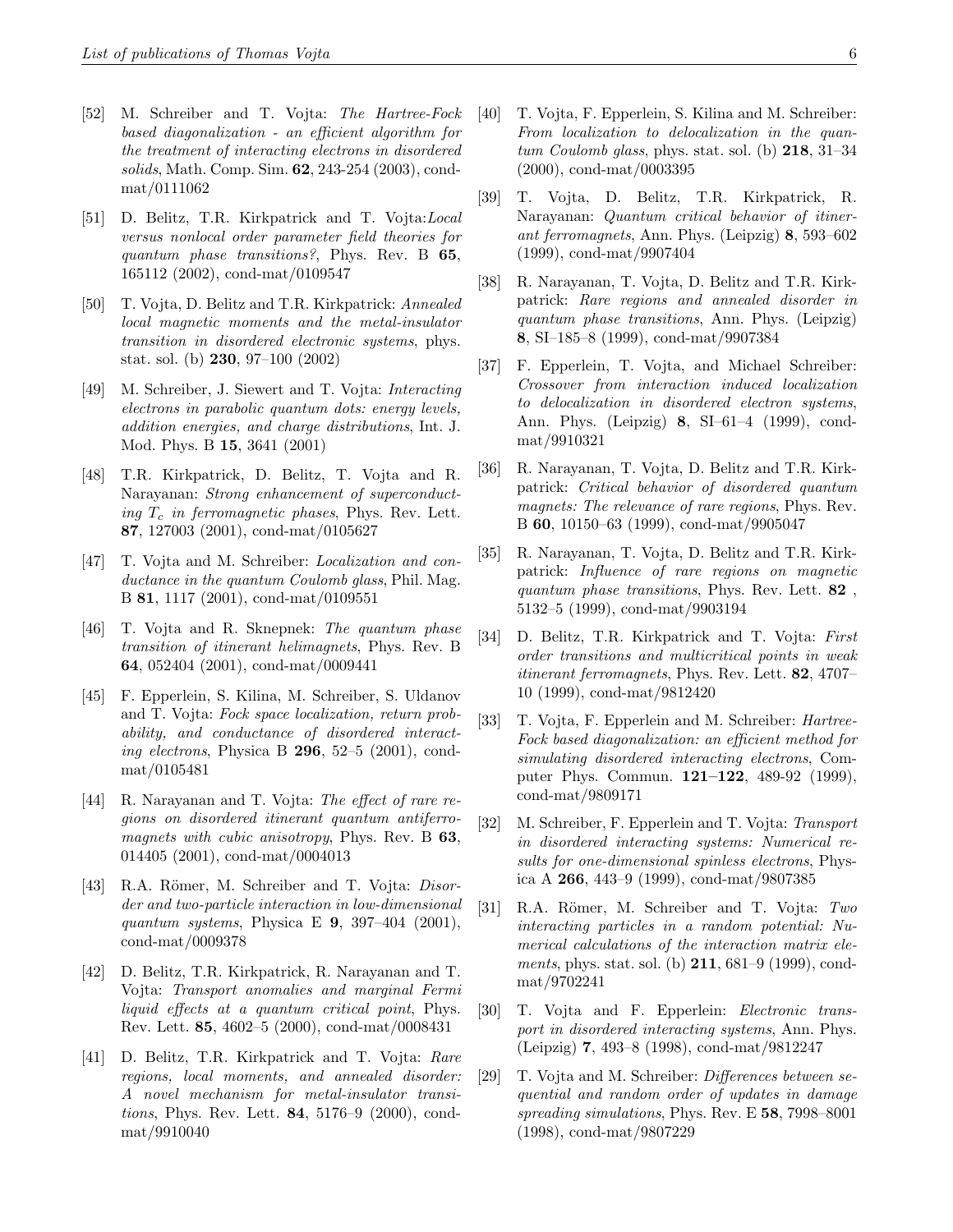- [28] T. Vojta, F. Epperlein and M. Schreiber: Do interactions increase or reduce the conductance of disordered electrons? It depends!, Phys. Rev. Lett. 81, 4212–5 (1998), cond-mat/9806194
- [27] D. Belitz, T.R. Kirkpatrick, A. Millis and T. Vojta: Nonanalytic magnetization dependence of the magnon effective mass in itinerant quantum ferromagnets, Phys. Rev. B 58, 14155–8 (1998), condmat/9806168
- [26] T. Vojta: In an Ising model with spin-exchange dynamics damage always spreads, J. Phys. A 31, 6595–6603 (1998), cond-mat/9803053
- [25] F. Epperlein, M. Schreiber and T. Vojta: Quantum Coulomb glass – Hartree-Fock approximation versus exact diagonalization, phys. stat. sol. (b) 205, 233–6 (1998), cond-mat/9708193
- [24] T. Vojta, F. Epperlein and M. Schreiber: Quantum Coulomb glass: Anderson localization in an inter*acting system, phys.* stat. sol. (b)  $205, 53-9$  (1998), cond-mat/9708192
- [23] T. Vojta: Damage spreading in random field systems, J. Phys. A **30**, L643–9 (1997), condmat/9705299
- [22] F. Epperlein, M. Schreiber and T. Vojta: Quantum Coulomb glass within the Hartree-Fock approx*imation*, Phys. Rev. B **56**, 5890–6 (1997), condmat/9704068
- [21] T. Vojta, D. Belitz, R. Narayanan and T.R. Kirkpatrick: Quantum critical behavior of clean itinerant ferromagnets, Z. Phys. B 103, 451–61 (1997), cond-mat/9612224
- [20] T. Vojta: Chaotic behavior and damage spreading in the Glauber Ising model – a master equation approach, Phys. Rev. E 55, 5157–64 (1997), condmat/9611232
- [19] D. Belitz, T.R. Kirkpatrick and T. Vojta: Nonanalytic behavior of the spin-susceptibility in clean Fermi systems, Phys. Rev. B 55, 9452–64 (1997), cond-mat/9611099
- [18] T. Wappler, T. Vojta and M. Schreiber: Monte-Carlo simulations of the dynamical behavior of the Coulomb glass, Phys. Rev. B 55, 6272–8 (1997), cond-mat/9610089
- [17] T. Vojta: Damage spreading and dynamic stability of kinetic Ising models, J. Phys. A 30, L7–13 (1997), cond-mat/9610084
- [16] T. Vojta, D. Belitz, R. Narayanan and T.R. Kirkpatrick: Breakdown of Landau-Ginzburg-Wilson theory for certain quantum phase transitions, Europhys. Lett. 36, 191–97 (1996), cond-mat/9510146
- [15] A. Vojta and T. Vojta: *Current localization in non*linear inhomogeneous media, J. Phys. Condens. Matter 8, L461–67 (1996)
- [14] T. Vojta and M. Schreiber: Critical behavior of a quantum spherical model in a random field, Phys. Rev. B 53, 8211–8214 (1996)
- [13] T. Vojta: Quantum version of spherical model: Crossover from quantum to classical critical behavior, Phys. Rev. B 53, 710–714 (1996)
- [12] M. Schreiber, K. Tenelsen and T. Vojta: Density of states, relaxation dynamics, and hopping conductivity of disordered many-electron systems with long-range correlations, J. Lumin. **66/67**, 521 (1996)
- [11] M. Sarvestani, M. Schreiber and T. Vojta: The Coulomb gap at finite temperatures, Phys. Rev. B 52, R3820–3823 (1995)
- [10] T. Vojta and M. Schreiber: Generalization of the Schwartz-Soffer inequality for correlated random fields, Phys. Rev. B 52, R693–695 (1995)
- [9] A. Vojta, G. Vojta, M. Vojta and T. Vojta: The Coulomb glass on a fractal lattice, J. Phys. Condens. Matter 7, L67–73 (1995)
- [8] T. Vojta and M. Schreiber: Critical behavior of the Coulomb glass (Comment), Phys. Rev. Lett. 73, 2933 (1994)
- [7] T. Vojta and M. Schreiber: Critical correlations and susceptibilities in the random-field spherical model, Phys. Rev. B 50, 1272–74 (1994)
- [6] T. Vojta and M. Schreiber: Generalized Coulomb gap in the spherical version of a lattice model of disordered and correlated particles, Phys. Rev. B 49, 7861–7867 (1994)
- [5] T. Vojta, W. John and M. Schreiber: Bethe-Peierls-Weiss approximation for the two- and three-dimensional Coulomb glass: Zero temperature and finite temperature results, J. Phys. Condens. Matter 5, 4989–5000 (1993)
- [4] T. Vojta: Spherical random-field-systems with longrange interactions: General results and application to Coulomb glass, J. Phys. A 26, 2883–2893 (1993)
- [3] T. Vojta and W. John: The one-dimensional Coulomb glass within the Bethe-Peierls-Weiss approximation, J. Phys. Condens. Matter 5, 57–66 (1993)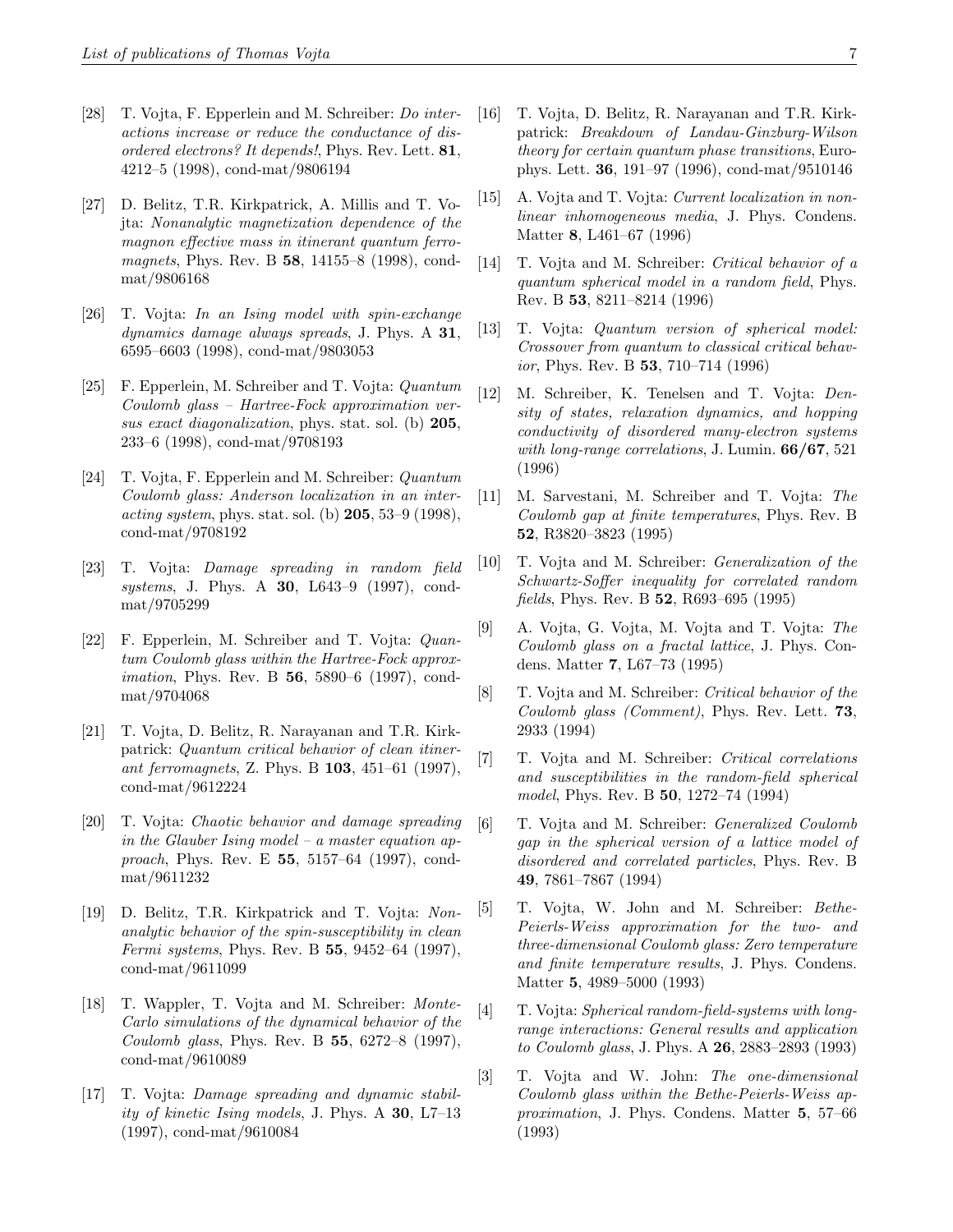[2] T. Vojta, I. Mertig and R. Zeller: Calculation of the residual resistivity and thermopower of spimpurities in silver, Phys. Rev. B 46, 15761–15766 (1992)

### Proceedings, Books, and Book Chapters

- [24] M. Puschmann and T. Vojta: Superfluid-Mott glass quantum multicritical point on a percolating lattice, Proceedings of the 28th IUPAP Conference on Computational Physics, J. Phys. Conf. Series 905, 012038 (2017) arXiv:1608.06862
- [23] R. Wang, S. Ubaid-Kassis, A. Schroeder, P.J. Baker, F.L. Pratt, S.J. Blundell, T. Lancaster, I. Franke, J.S. Möller and T. Vojta: Evidence for magnetic clusters in  $Ni_{1-x}V_x$  close to the quantum critical concentration, Proceedings of the International Conference on Strongly Correlated Electron Systems 2014, J. Phys.: Conf. Series 592, 012089 (2015), arXiv:1410.0094
- [22] T. Vojta: Strong-disorder magnetic quantum phase transitions: Status and new developments, Proceedings of the International Conference on Recent Progress in Many-Body Theories 17, J. Phys. Conf. Series 529, 012016 (2014), arXiv:1311.7361
- [21] T. Vojta: Phases and phase transitions in disordered quantum systems, in A. Avella and F. Mancini (Eds.): Lectures On The Physics Of Strongly Correlated Systems XVII, AIP Conference Proceedings 1550, AIP Publishing, Melville (2013), pp. 188–247, arXiv:1301.7746
- [20] D. Nozadze, C. Svoboda, F. Hrahsheh and T. Vojta: Modification of smeared phase transitions by spatial disorder correlations, in A. Avella and F. Mancini (Eds.): Lectures On The Physics Of Strongly Correlated Systems XVII, AIP Conference Proceedings 1550, AIP Publishing, Melville (2013), pp. 263–267, arXiv:1212.5962
- [19] D. Nozadze and T. Vojta: Non-Fermi liquid transport and "universal" ratios in quantum Griffiths phases, Proceedings of the International Conference on Strongly Correlated Electron Systems 2011, J. Phys. Conf. Series 391, 012162 (2012) , arXiv:1110.3093
- [18] F. Hrahsheh, H. Barghathi, P. Mohan, R. Narayanan and T. Vojta: Evidence for powerlaw Griffiths singularities in a layered Heisenberg magnet, Proceedings of the International Con-

ference on Strongly Correlated Electron Systems 2010, J. Phys. Conf. Series, 273, 012004 (2011), arXiv:1005.5484

- [17] M. Vojta and T. Vojta: Melting at the absolute zero of temperature: Quantum phase transitions in condensed matter, in W. Eisenberg (Ed.): Festschrift on the occasion of Prof. Günter Vojta's 80th birthday, Synergie, Syntropie, Nichtlineare Systeme, vol. 7, Leipziger Universitätsverlag, Leipzig (2008), pp 63–73, arXiv:0809.2272
- [16] T. Vojta and J.A. Hoyos: *Quantum phase tran*sitions on percolating lattices, in J. Boronat, G. Astrakharchik and F. Mazzanti (Eds.): Recent Progress in Many-Body Theories, World Scientific, Singapore (2008)
- [15] T. Vojta: Parallel simulations of phase transitions in disordered many-particle systems, in K.H. Hoffmann and A. Meyer (Eds.): Parallel algorithms and cluster computing, Springer, Berlin (2006)
- [14] M. Schreiber, A. Möbius and T. Vojta: Simulationsverfahren zur Lösung bisher nicht analytisch behandelbarer Probleme, in Proc. Symposium Simulation in Physik, Informatik und Informationstechnik (SYSI), Leipzig (2002)
- [13] M. Schreiber, J. Siewert and T. Vojta: Interacting electrons in parabolic quantum dots: energy levels, addition energies, and charge distributions, in K. Cho and A. Matsui (Eds.): Excitonic Processes in Condensed Matter, World Scientific, Singapore (2001), pp. 73–77
- [12] T.R. Kirkpatrick, T. Vojta, D. Belitz and R. Narayanan: Superconductivity and Quantum Phase Transitions in Weak Itinerant Ferromagnets, in R.F. Bishop et al. (Eds.): Recent Progress in Many-Body Theories 11, World Scientific, Singapore (2002)
- [11] D. Belitz, S.L. Sessions, T.R. Kirkpatrick, M.T. Mercaldo, R. Narayanan and T. Vojta: Transport Anomalies and Marginal Fermi-Liquid Effects at a Quantum Critical Point, in R.F. Bishop et al.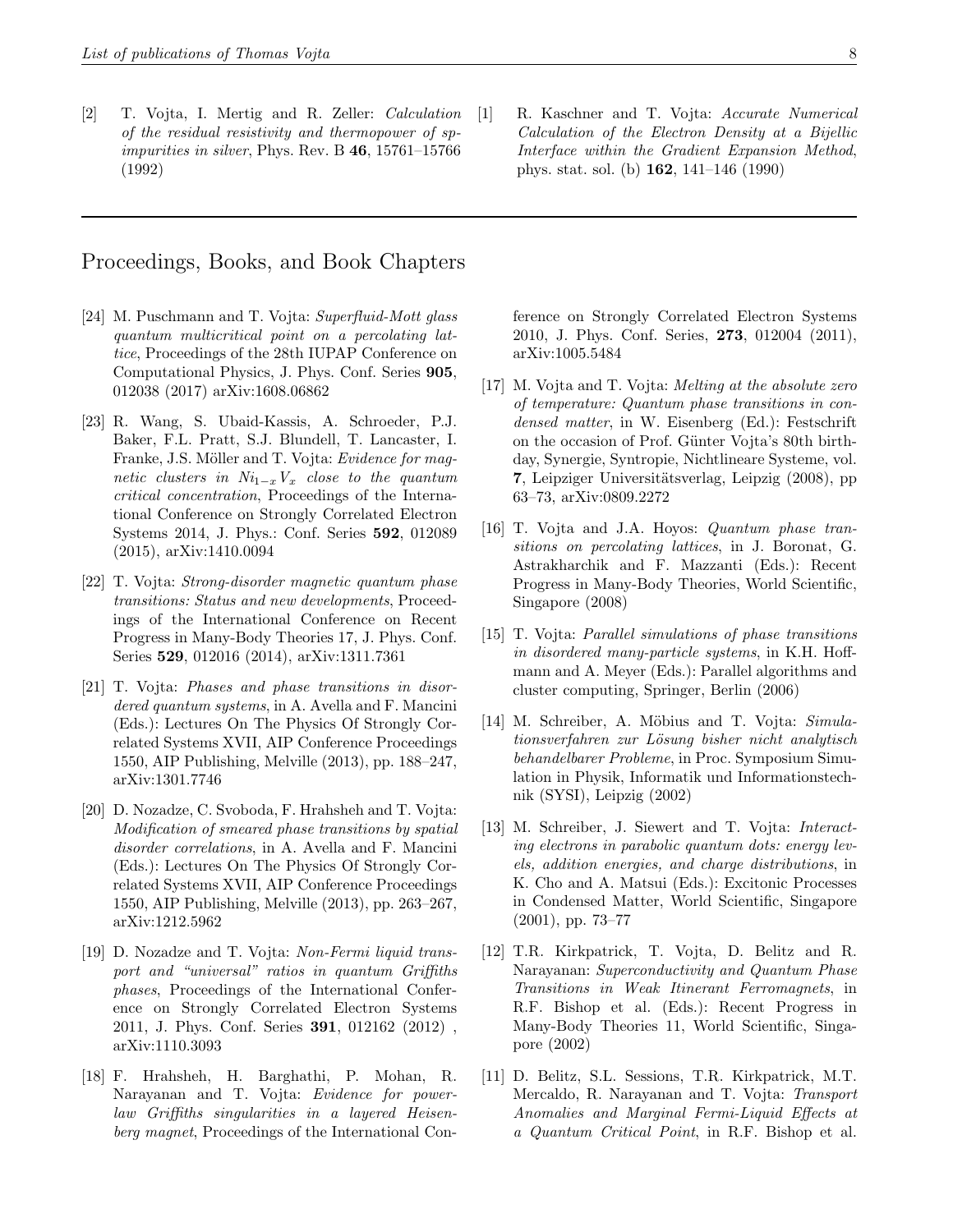(Eds.): Recent Progress in Many-Body Theories 11, World Scientific, Singapore (2002)

- [10] J. Siewert, M. Schreiber and T. Vojta: Interacting electrons in parabolic quantum dots, in N. Miura and T. Ando (Eds.): Springer Proceedings in Physics, vol. 87, no. 2 (2001), pp. 1061–1062
- [9] M. Schreiber and T. Vojta: Condensed matter physics on the computer, in Proc. Int. Summer School on Teaching Computational Physics, Trest (2000)
- [8] T. Vojta: Quantum and classical phase transitions in electronic systems, Habilitation thesis, TU Chemnitz (2000)
- [7] F. Epperlein, M. Schreiber, T. Vojta and A. Möbius: Coulomb interactions and localization in disordered electron systems, in Proc. 24th International Conference on the Physics of Semiconductors, Jerusalem (1998)
- [6] M. Schreiber, F. Epperlein and T. Vojta: Density of states and localization properties of disordered quantum systems with long-range interactions, in M. Scheffler and R. Zimmermann (Eds.): Proc. 23rd International Conference on the Physics of Semiconductors, World Scientific, Singapore (1996), pp. 169–72
- [5] T. Vojta, T. Wappler and M. Schreiber: Damage Spreading in the Coulomb Glass, in O. Millo and Z. Ovadyahu (Eds.): Proc. 6th International Conference on Hopping and Related Phenomena, Jerusalem (1995), pp. 80–5
- [4] T. Vojta, M. Schreiber and M. Sarvestani: Is One-Parameter Scaling Valid for the Density of States in the Coulomb Gap?, in: O. Millo and Z. Ovadyahu (Eds.): Proc. 6th International Conference on Hopping and Related Phenomena, Jerusalem (1995), pp. 74–9
- [3] T. Vojta: Disorder and interactions in systems of localized particles (in German), Harri Deutsch, Frankfurt/Main (1995)
- [2] T. Vojta and M. Schreiber: The spherical version of the Coulomb glass, in C.J. Adkins, A.R. Long and J.A. McInnes (Eds.): Hopping and Related Phenomena 5, World Scientific, Singapure (1994), pp. 314–318
- [1] T. Vojta and W. John: Coulomb-gap in the 1D Efros model, in P. Ziesche and H. Eschrig (Eds.): Electronic Structure of Solids 91, Akademie-Verlag, Berlin (1991), pp. 67–71

#### Other, Non-refereed Articles

- [3] A. Schroeder, S. Ubaid-Kassis and T. Vojta: Finding the elusive quantum Griffiths phase, J. Phys. Condens. Matter, Labtalk article 45309 (2011)
- [2] T. Vojta: Atypical is normal at the metal-insulator

transition, Physics  $2, 66$  (2009)

[1] T. Vojta: From order to disorder via quantum fluctuations (in German), Physik in unserer Zeit 32 (2001), 38–43

### Invited Talks at National and International Meetings

- [54] T. Vojta, X. Ye, and R. Narayanan, Controlling the stripe order in a diluted frustrated magnet, 15th Joint MMM-INTERMAG Conference, New Orleans (29 Dec 2021), talk delivered online
- [53] T. Vojta, Collective modes at the superfluid-Mott glass transition, International Conference on Frontiers of Quantum and Mesoscopic Thermodynamics, Prague (20 Jul 2021), conference held virtually
- [52] T. Vojta, Collective modes at a disordered quantum phase transition, Localisation 2020, Sapporo (25 Aug 2020), conference held virtually
- [51] T. Vojta, M. Puschmann, P. Cain, and M. Schreiber,Integer quantum Hall transition on a tight-binding lattice, International Conference on Frontiers of Quantum and Mesoscopic Thermodynamics, Prague (19 Jul 2019)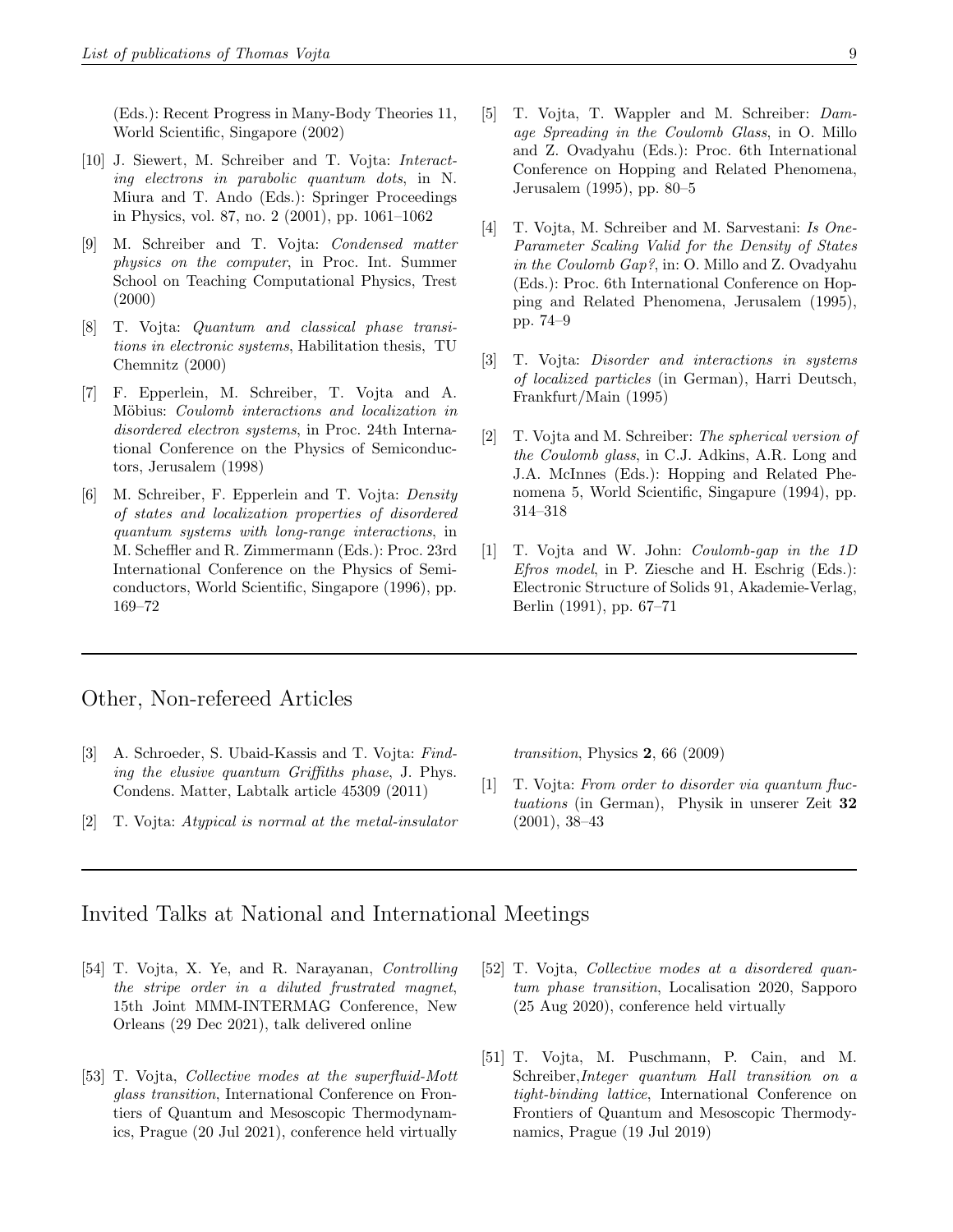- [50] T. Vojta, Collective modes at a disordered quantum phase transition, International Workshop on Quantum Ferromagnetism and Related Phenomena, Dresden (06 May 2019)
- [49] T. Vojta, J. Crewse, C. Lerch, M. Puschmann, D. Arovas: Fate of the amplitude (Higgs) mode at the superfluid-Mott glass quantum phase transition, International Workshop on Anderson Localization and Interactions, Dresden (27 Sep 2018)
- [48] T. Vojta, J. Crewse, C. Lerch, M. Puschmann, D. Arovas: Fate of the amplitude (Higgs) mode at a disordered quantum phase transition, ICTP Workshop on Strong Electron Correlations in Quantum Materials: Inhomogeneities, Frustration and Topology, S˜ao Paulo (17 Aug 2018)
- [47] T. Vojta, J. Crewse, M. Puschmann, D. Arovas: Amplitude (Higgs) Mode and the superfluid-Mott glass quantum phase transition, KITP program on Intertwined Order and Fluctuations in Quantum Materials, Santa Barbara (15 Aug 2017)
- [46] T. Vojta, J. Crewse, M. Puschmann, D. Arovas: Fate of the amplitude (Higgs) mode at a disordered quantum phase transition, International Conference on Frontiers of Quantum and Mesoscopic Thermodynamics, Prague (11 Jul 2017)
- [45] T. Vojta: Emerging phases and phase transitions in quantum matter, Workshop on Aesthetics and Dynamics, Chemnitz (22 April 2017)
- [44] T. Vojta: Superfluid-Mott glass quantum phase transition, Workshop on Disorder in Condensed Matter and Black Holes, Leiden (10 Jan 2017)
- [43] T. Vojta: Infinite-noise criticality: Nonequilibrium phase transitions in fluctuating environments, International Conference on Renormalization Group Theory of Disordered Systems, Paris (25 Jul 2016)
- [42] T. Vojta: Quantum critical behavior of a superfluidinsulator transition, 28th IUPAP Conference on Computational Physics, Johannesburg (13 Jul 2016)
- [41] T. Vojta: How random is topological disorder: Phase transitions and localization on random lattices, International Conference on on Quantum Disordered Systems, Chennai (1 Mar 2016)
- [40] T. Vojta: Phases and phase transitions in disordered quantum systems, series of four lectures at the School on Quantum Disordered Systems, Chennai (24 Feb 2016)
- [39] T. Vojta, H. Barghathi, M. Puschmann, P. Cain and M. Schreiber: How random is topological disorder? Phase transitions and localization on random lattices, International Conference on Frontiers of Quantum and Mesoscopic Thermodynamics, Prague (30 Jul 2015)
- [38] T. Vojta: How random is topological disorder, International Conference on Coherence and Correlations on different scales, Ustron (6 Sep 2014)
- [37] T. Vojta: Criticality and quenched disorder: Rare regions vs. Harris criterion, Workshop on Quantum Criticality in Correlated Materials and Model Systems, Natal (24 Jul 2014)
- [36] T. Vojta: How random is topological disorder, International Workshop on Recent Progress and Perspectives in Scaling, Multifractality, Interactions, and Topological Effects Near Anderson Transitions, Dresden (14 Mar 2014)
- [35] T. Vojta: Strong-randomness ferromagnetic quantum phase transitions, International Conference on Recent Progress in Many-Body Theories 17, Rostock (12 Sep 2013)
- [34] T. Vojta: Strong-randomness phenomena at superfluid phase transitions, International Conference on Frontiers of Quantum and Mesoscopic Thermodynamics, Prague (1 Aug 2013)
- [33] T. Vojta: Phase transitions, disorder, and Griffiths singularities, series of four lectures at the 2013 Boulder School for Condensed Matter and Materials Physics, Boulder (17 July 2013)
- [32] T. Vojta: Strong-randomness phenomena at superfluid phase transitions, International Conference on Disorder in Condensed Matter and Ultracold Atoms, Varenna (12 June 2013)
- [31] T. Vojta: Phases and phase transitions in disordered quantum systems, series of five lectures at the XVII Training Course in the Physics of Strongly Correlated System, Vietri Sul Mare (8 Oct 2012)
- [30] T. Vojta: Infinite-randomness criticality in disordered metals and superconductors, APS March Meeting, Boston (29 Feb 2012)
- [29] T. Vojta: Transport properties in magnetic quantum Griffiths phases, International Conference Localisation 2011, Pohang (5 Aug 2011)
- [28] T. Vojta: Anomalously elastic intermediate phase in randomly layered superfluids, superconductors, and planar magnets, International Conference on Frontiers of Quantum and Mesoscopic Thermodynamics, Prague (29 Jul 2011)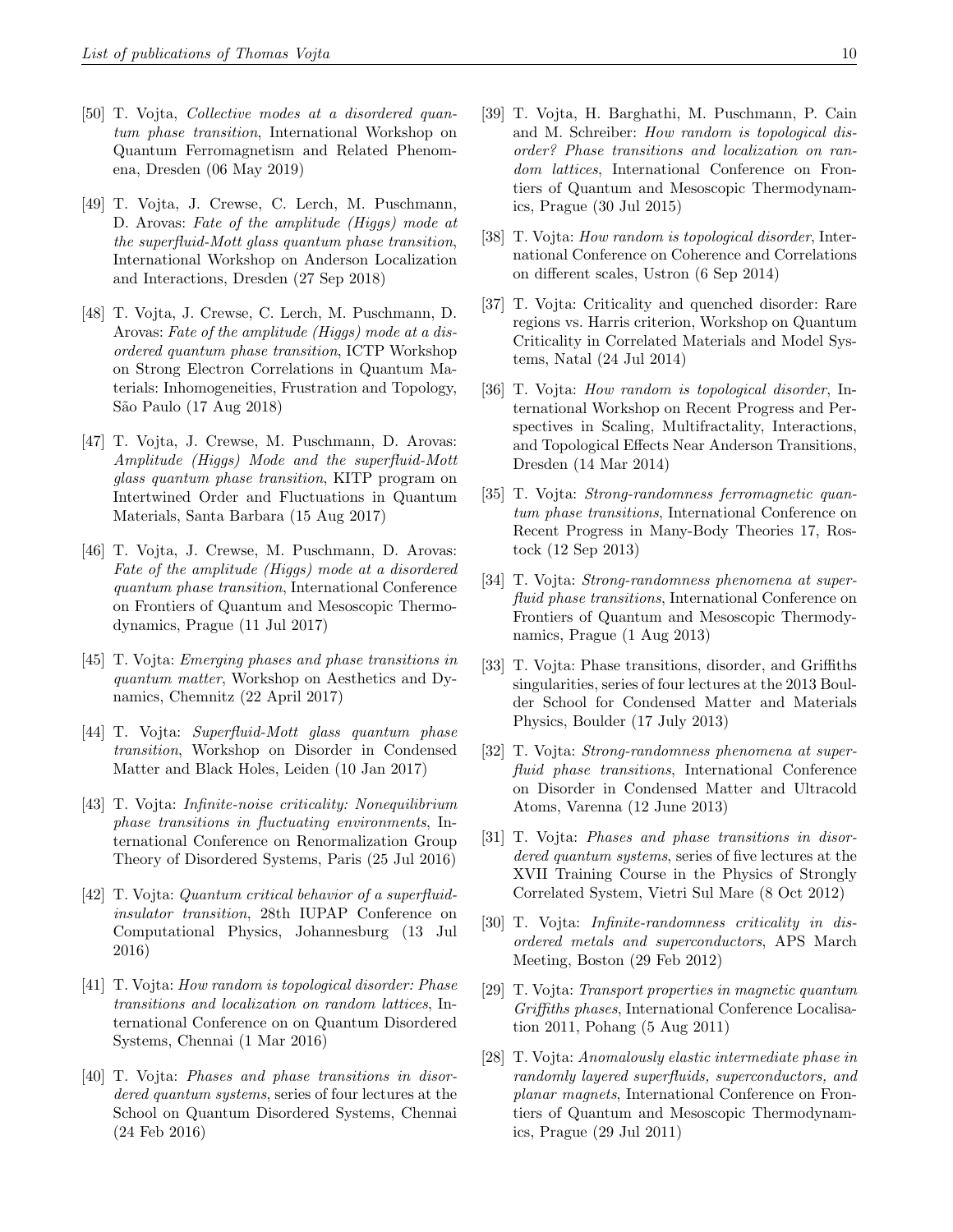- [27] T. Vojta: Anomalous elasticity in disordered superfluids, superconductors and magnets, Workshop on Synergies between Field Theory and Exact Computational Methods in Strongly Correlated Quantum Matter, Trieste (26 Jul 2011)
- [26] T. Vojta: Ultraslow dynamics in disordered superconducting nanowires, KITP Program on Electron Glasses, Santa Barbara (28 Jul 2010)
- [25] T. Vojta: Superconductor-metal quantum phase transition in disordered nanowires, International Workshop on Correlated Phenomena in Low-Dimensional Systems, Dresden (16 Jul 2010)
- [24] T. Vojta: Rare region effects at quantum phase transitions, Symposium on Rare Fluctuations and Large Disorder in Quantum Systems, Princeton Center for Theoretical Science, Princeton University, Princeton (24 Sep 2009)
- [23] T. Vojta: Infinite-randomness quantum critical points induced by dissipation, International Conference on Quantum Criticality and Novel Phases, Dresden (4 Aug 2009)
- [22] T. Vojta: Effects of dissipation on quantum critical points with disorder, ICAM Workshop on Quantum Phase Transitions: Statics and Dynamics, Toronto (25 Sep 2008)
- [21] T. Vojta: Quantum critical points with disorder and dissipation, Int. Conf. on Low-Temperature Physics LT25, Amsterdam (12 Aug 2008)
- [20] T. Vojta: Effects of dissipation on quantum critical points with disorder, International Conference on Frontiers of Quantum and Mesoscopic Thermodynamics, Prague (28 July 2008)
- [19] T. Vojta: Disordered quantum phase transitions, Series of four lectures at the Summer School of the Asia-Pacific Center for Theoretical Physics, Seoul (21 July 2008)
- [18] T. Vojta: Quantum phase transitions on percolating lattices, International Conference on Recent Progress in Many-Body Theories 14, Barcelona (18 July 2007)
- [17] T. Vojta: Quantum phase transitions on percolating lattices, APS March Meeting, Denver (7 Mar 2007)
- [16] T. Vojta: Quantum phase transitions and disorder: Infinite randomness, Griffiths singularities, and smearing, APCTP Winter Workshop on Emergent phenomena near quantum critical points, Pohang, Korea, (7 Feb 2007)
- [15] T. Vojta: Quantum phase transitions on percolating lattices, APCTP Winter Workshop on Emergent phenomena near quantum critical points, Pohang, Korea, (9 Feb 2007)
- [14] T. Vojta: *Quantum phase transitions and disorder*: rare regions, Griffiths effects and smearing, KITP Conference on Quantum Phase Transitions, Kavli Institute for Theoretical Physics, Santa Barbara (18 Jan 2005)
- [13] T. Vojta: Ferromagnetic quantum phase transitions, 20th General Conference of the Condensed Matter Division of the European Physical Society, Prague (21 July 2004)
- [12] T. Vojta and R. Sknepnek: Critical points and quenched disorder: From Harris criterion to rare regions and smearing, International Workshop on Modelling and Simulation in Molecular Systems, Mesoscopic Structures, and Materials Science, Chemnitz (21 Apr 2004)
- [11] T. Vojta: Itinerant ferromagnetic quantum phase transition, ICAM workshop on quantum criticality, New York (21 Mar 2003)
- [10] T. Vojta: Unconventional scaling at dirty superconducting quantum phase transitions, SPHINX Workshop on Unconventional Critical Behaviour and Phase Transitions, Prague (21 Sep 2002)
- [9] T. Vojta: Quantum phase transitions in electronic systems, European Science Foundation FERLIN Workshop on the Physics of Ytterbium systems at low temperatures, Krumbach (30 Nov 2001)
- [8] A. Goldman, A. Möbius, Z. Ovadyahu and T. Vojta: Discussion panel on glassy behavior in Coulomb systems, 9th International Conference on Hopping and Related Phenomena, Shefayim (3 Sep 2001)
- [7] T. Vojta: Quantum phase transitions: Theory and simulations, WE-Heraeus summer school on statistical physics: From the billiard table to Monte Carlo, Chemnitz (5 Oct 2000)
- [6] T. Vojta: Condensed matter physics on the computer, Int. summer school on teaching computational physics, Trest (31 Aug 2000)
- [5] T. Vojta, D. Belitz, T.R. Kirkpatrick, R. Narayanan: Quantum critical behavior of itinerant ferromagnets, Int. Conference on Localization, Hamburg (30 Jul 1999)
- [4] T. Vojta, F. Epperlein and M. Schreiber: Computer simulation of disordered interacting electrons, Conference on Computational Physics, Granada (3 Sep 1998)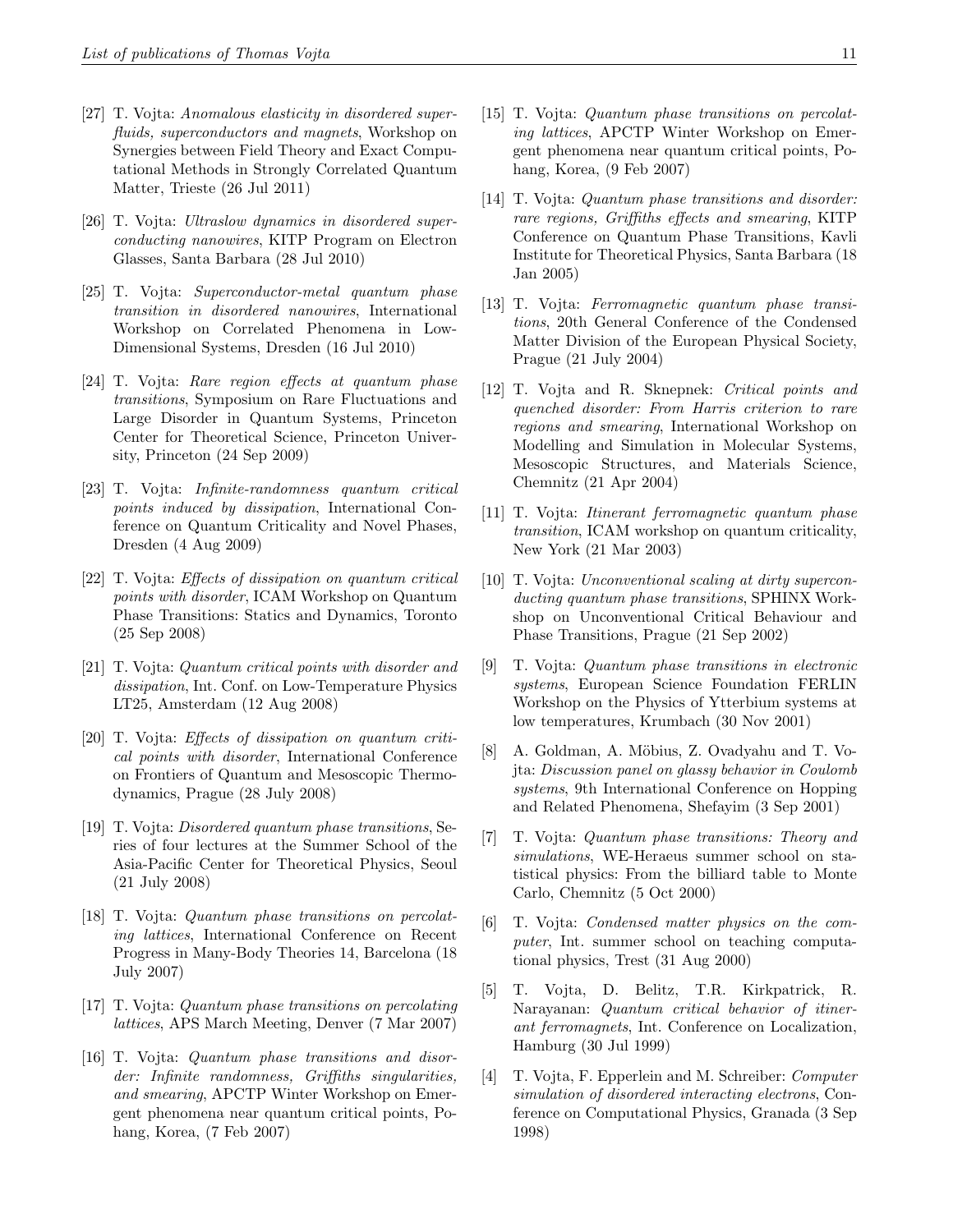- [3] T. Vojta, D. Belitz, T.R. Kirkpatrick and R. Narayanan: Magnetic quantum phase transition of clean and disordered itinerant electrons, 62. Frühjahrstagung der DPG, Regensburg (24 Mar 1998)
- [2] T. Vojta: Numerical simulation of the quantum Coulomb glass, Workshop of A. von Humboldt-

## Seminars and Colloquia

- [105] T. Vojta: Hidden patterns in complex systems: The 2021 Nobel Prize in Physics, Physics Colloquium, Missouri University of Science and Technology, Rolla (18 Nov 2021)
- [104] T. Vojta: Emerging phases and phase transitions in quantum matter, Chemistry Seminar, Missouri University of Science and Technology, Rolla (10 Feb 2020)
- [103] T. Vojta: Collective Modes at a disordered quantum phase transition, Condensed Matter Seminar, Los Alamos National Laboratory, Los Alamos (27 Jan 2020)
- [102] T. Vojta and S. Saito: New perspectives on our place in the universe: 2019 Physics Nobel Prize, Physics Colloquium, Missouri University of Science and Technology, Rolla (21 Nov 2019)
- [101] T. Vojta: How random is topological disorder: Phase transitions in random systems, Seminar, California Nanoscience Institute, Santa Barbara (12 Apr 2019)
- [100] T. Vojta: Emerging phases and phase transitions in (disordered) quantum matter, Physics Colloquium, Illinois State University, Normal (26 Feb 2019)
- [99] T. Vojta and D. Fischer: Tools made of light: 2018 Physics Nobel Prize, Physics Colloquium, Missouri University of Science and Technology, Rolla (29 Nov 2018)
- [98] T. Vojta: Quantum phase transitions and disorder: Griffiths singularities, infinite randomness, and smearing, Condensed Matter Theory Seminar, University of Maryland, College Park (30 Oct 2018)
- [97] T. Vojta: Quantum phase transitions and disorder: Griffiths singularities, infinite randomness, and smearing, Theoretical Physics Seminar, Stanford University, Palo Alto (25 Oct 2018)

Stiftung: Localization and Electronic States in Lowdimensional Condensed Matter Systems, Papstdorf (16 Jan 1998)

[1] T. Vojta: Quantum Coulomb glass, 7th International Conference on Hopping and Related Phenomena, Rackeve (20 Aug 1997)

- [96] T. Vojta: Exotic phase transitions in disordered magnets, superconductors, and ultracold gases, Physics Colloquium, University of Regensburg, Germany (28 May 2018)
- [95] T. Vojta: Quantum phase transitions and disorder: Griffiths singularities, infinite randomness, and smearing, Theoretical Physics Seminar, TU Dresden, Germany (8 Dec 2017)
- [94] T. Vojta: Quantum phase transitions and disorder: Griffiths singularities, infinite randomness, and smearing, Seminar on Theory of disordered systems, Chemnitz University of Technology, Germany (6 Dec 2017)
- [93] T. Vojta: Quantum phase transitions and disorder: Griffiths singularities, infinite randomness, and smearing, Seminar, Helmholtz-Zentrum Dresden-Rossendorf, Germany (4 Dec 2017)
- [92] T. Vojta: Cosmic chirps: 2017 Physics Nobel Prize, Physics Colloquium, Missouri University of Science and Technology, Rolla (30 Nov 2017)
- [91] T. Vojta: Quantum phase transitions and disorder: Griffiths singularities, infinite randomness, and smearing, Theoretical Physics Seminar, Washington University, St. Louis (5 Oct 2017)
- [90] T. Vojta: Emerging phases and phase transitions in (disordered) quantum matter, Physics Colloquium, University of Vermont, Burlington (26 April 2017)
- [89] T. Vojta: Emerging phases and phase transitions in (disordered) quantum matter, Physics Colloquium, Iowa State University, Ames (27 Feb 2017)
- [88] T. Vojta: Strange phenomena in flatland: Physics Nobel Prize 2016, Physics Colloquium, Missouri University of Science and Technology, Rolla (1 Dec 2016)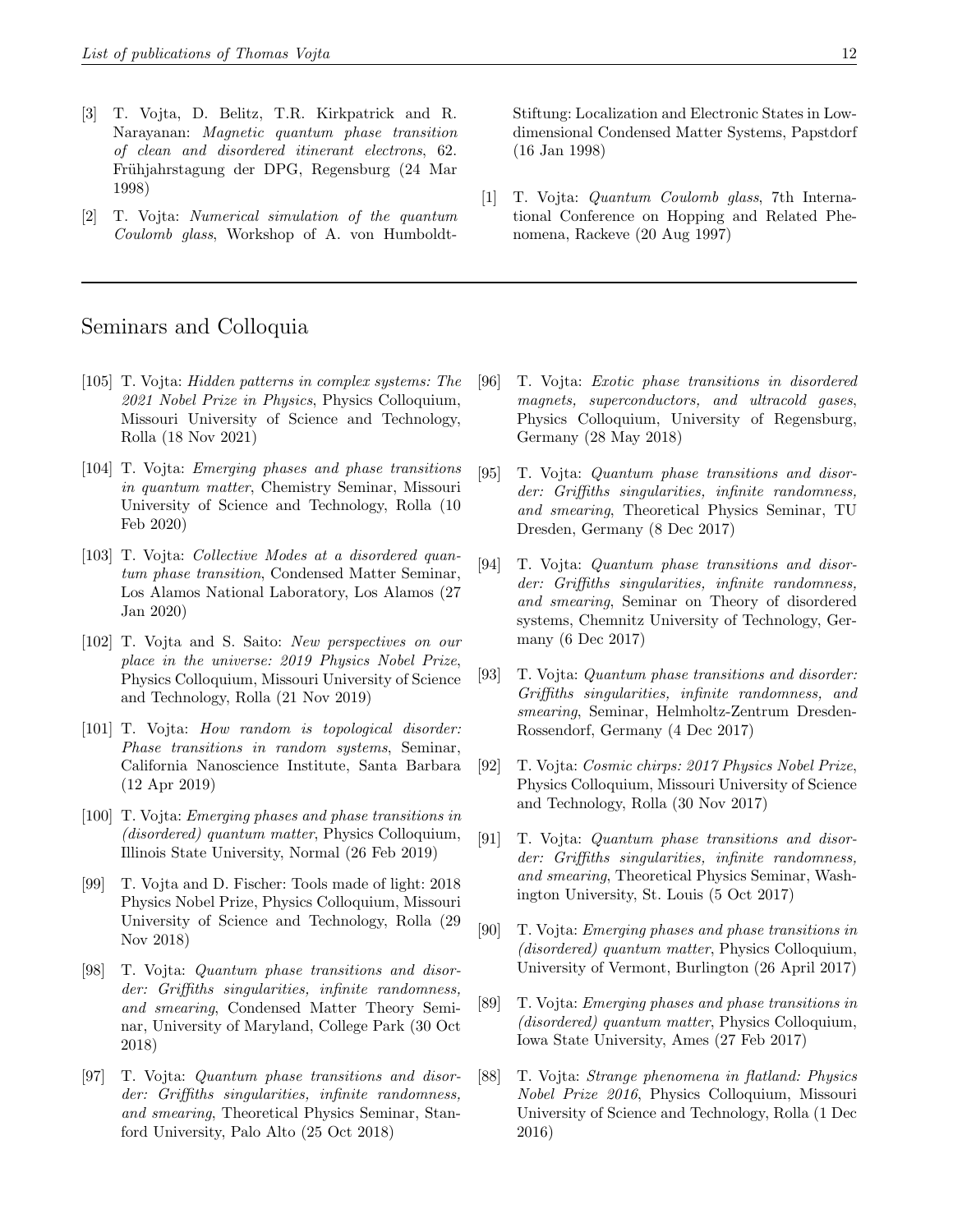- [87] T. Vojta: Infinite randomness in magnets, superconductors, bio-populations and evolution, Condensed Matter Seminar, University of Oregon, Eugene (22 Jan 2016)
- [86] T. Vojta: Emerging phases and phase transitions in quantum matter, Physics Colloquium, University of Oregon, Eugene (21 Jan 2016)
- [85] T. Vojta: Metamorphosis in the particle world: Physics Nobel Prize 2015, Physics Colloquium, Missouri University of Science and Technology, Rolla (12 Nov 2015)
- [84] T. Vojta: Quantum phase transitions and novel phases in condensed matter, Physics Colloquium, Universidade Federal de São Carlos, São Carlos, Brazil (13 May 2015)
- [83] T. Vojta: Phases and phase transitions in disordered quantum systems, series of five lectures at the São Carlos Institute of Physics, São Carlos, Brazil, (4 May to 15 May 2015)
- [82] T. Vojta: Quantum phase transitions and novel phases in condensed matter, Physics Colloquium, Universidade Federal de Minas Gerais, Belo Horizonte, Brazil (24 April 2015)
- [81] T. Vojta: Phases and phase transitions in disordered quantum systems, series of five lectures at the Universidade Federal de Minas Gerais, Belo Horizonte, Brazil (23 April to 30 April 2015)
- [80] T. Vojta: Filling the world with new light: Physics Nobel Prize 2014, Physics Colloquium, Missouri University of Science and Technology, Rolla (30 Jan 2015)
- [79] T. Vojta: Quantum phase transitions and disorder: Griffiths singularities, infinite randomness, and smearing, Condensed Matter Seminar, University of Minnesota, Minneapolis (30 Oct 2014)
- [78] T. Vojta: Strong-randomness phenomena at superfluid phase transitions, Condensed Matter Colloquium, Los Alamos National Laboratory (15 Oct 2014)
- [77] T. Vojta: Quantum phase transitions and novel phases in condensed matter, Physics Colloquium, S˜ao Carlos Institute of Physics, S˜ao Carlos, Brazil (08 Aug 2014)
- [76] T. Vojta: Quantum phase transitions and disorder: Griffiths singularities, infinite randomness, and smearing, Research Seminar, São Carlos Institute of Physics, S˜ao Carlos, Brazil (06 Aug 2014)
- [75] T. Vojta: Quantum phase transitions and disorder: Rare regions, infinite randomness and smearing, Condensed Matter Seminar, University of Kentucky, Lexington (10 Dec 2013)
- [74] T. Vojta: Particle control in a quantum world: the 2012 Physics Nobel Prize, Physics Colloquium, Missouri University of Science and Technology, Rolla (14 Nov 2012)
- [73] T. Vojta: Quantum phase transitions and disorder: from Harris criterion to infinite randomness and smearing, Condensed Matter Physics Seminar, Ohio State University, Columbus (1 Oct 2012)
- [72] T. Vojta: Quantum phase transitions and novel phases in condensed matter, Seminar, Missouri Institute of Computational and Applied Mathematics, Rolla (28 Nov 2011)
- [71] T. Vojta: The accelerating universe: the 2011 Physics Nobel Prize, Physics Colloquium, Missouri University of Science and Technology, Rolla (27 Oct 2011)
- [70] T. Vojta: Quantum phase transitions and novel phases in condensed matter, Physics Department Seminar, Missouri State University, Springfield (03 Mar 2011)
- [69] T. Vojta: Quantum phase transitions and disorder: from Harris criterion to infinite randomness and smearing, Condensed Matter Seminar, Los Alamos National Laboratory (09 Feb 2011)
- [68] Y.-S. Hor and T. Vojta: Flat carbon: the 2010 Physics Nobel Prize, Physics Colloquium, Missouri University of Science and Technology, Rolla (21 Oct 2010)
- [67] T. Vojta: Quantum phase transitions and novel phases in condensed matter, Physics Colloquium, Truman State University, Kirksville (20 Oct 2010)
- [66] T. Vojta: Cluster computing in the Missouri  $S\mathcal{B}T$ physics department, Physics Colloquium, Missouri University of Science and Technology, Rolla (21 Jan 2010)
- [65] T. Vojta and A. Yamilov: Masters of light: the 2009 Physics Nobel Prize, Physics Colloquium, Missouri University of Science and Technology, Rolla (19 Nov 2009)
- [64] T. Vojta: Infinite-randomness quantum critical points induced by dissipation, Condensed Matter Seminar, California Institute of Technology, Pasadena (9 Nov 2009)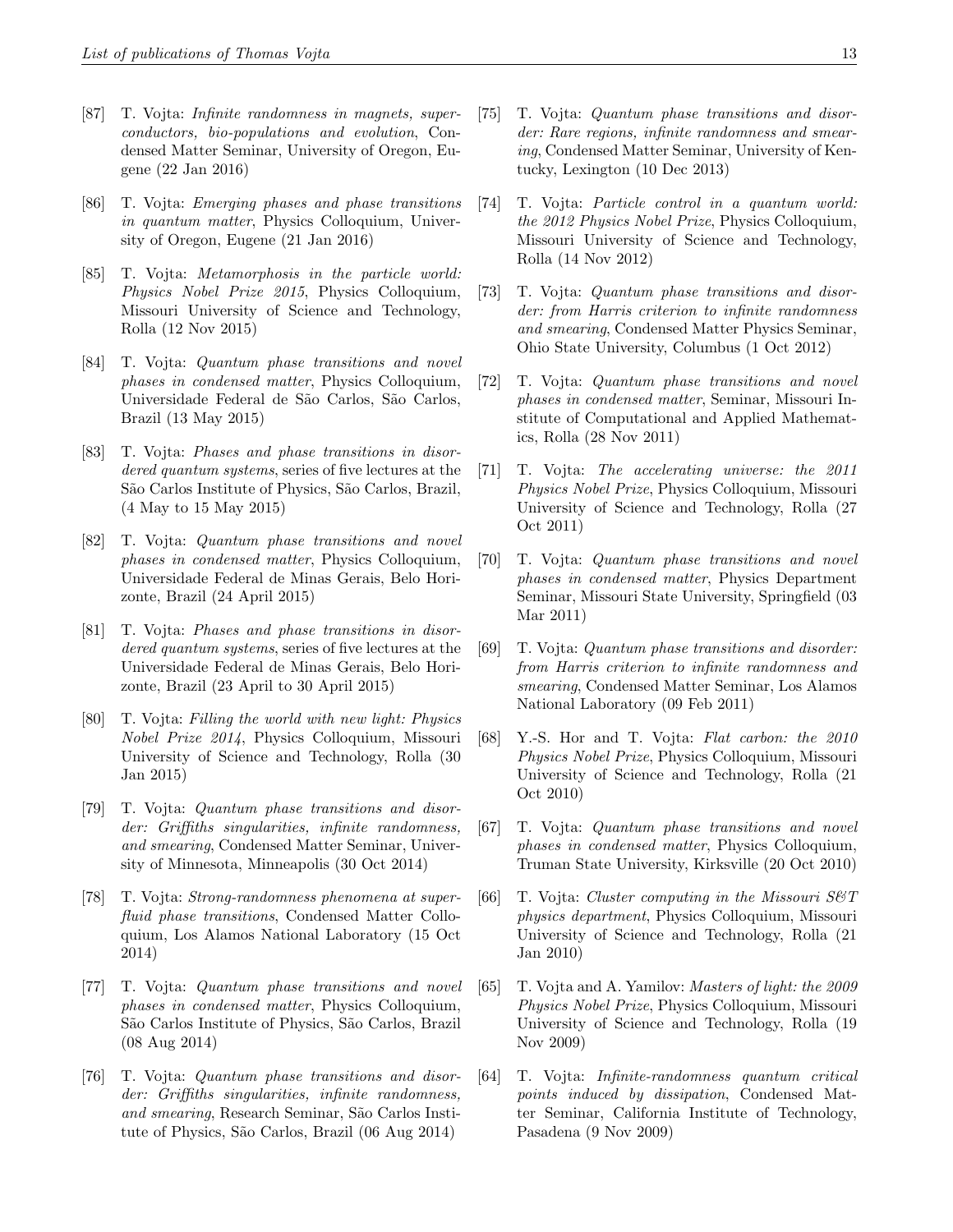- [63] T. Vojta: Infinite-randomness quantum critical points induced by dissipation, Theoretical Physics Colloquium, Tata Institute for Fundamental Research, Mumbai, India (20 Oct 2009)
- [62] T. Vojta: Quantum phase transitions, Physics Colloquium, Institute for Mathematical Sciences, Chennai, India (13 Oct 2009)
- [61] T. Vojta: Phase transitions and disorder: from Harris criterion to infinite randomness and smearing, Physics Colloquium, Indian Institute of Technology Madras, Chennai, India (07 Oct 2009)
- [60] T. Vojta: Phase transitions and disorder: from Harris criterion to infinite randomness and smearing, Theoretical Physics Seminar, Physics Department, University of Bilbao, Spain (14 July 2009)
- [59] T. Vojta: Phase transitions and disorder: from Harris criterion to infinite randomness and smearing, Seminar, Physics Department, Munich University of Technology, Germany (9 July 2009)
- [58] T. Vojta: Infinite-randomness quantum critical points induced by dissipation, Seminar, Institute for Theoretical Condensed Matter Physics, University of Karlsruhe, Germany (25 May 2009)
- [57] T. Vojta: Phase transitions and disorder: from Harris criterion to infinite randomness and smearing, Physics Colloquium, Dresden University of Technology, Dresden, Germany (19 May 2009)
- [56] T. Vojta: Phase transitions and disorder: from Harris criterion to infinite randomness and smearing, Physics Colloquium, Max-Planck-Institute for Chemical Physics of Solids, Dresden, Germany (14 May 2009)
- [55] T. Vojta: How rare regions can dominate the thermodynamics of a macroscopic system, Scientific Jam Session, Max-Planck-Institute for Physics of Complex System, Dresden, Germany (23 Januar 2009)
- [54] T. Vojta: The superconductor-metal transition in disordered nanowires, Condensed Matter Seminar, Max-Planck-Institute for Physics of Complex System, Dresden, Germany (15 Januar 2009)
- [53] T. Vojta: Phase transitions and disorder: from Harris criterion to infinite randomness and smearing, Physics Colloquium, Louisiana State University, Baton Rouge (4 Dec 2008)
- [52] T. Vojta: Broken symmetry: the 2008 Physics Nobel Prize, Physics Colloquium, Missouri University of Science and Technology, Rolla (20 Nov 2008)
- [51] T. Vojta: Quantum phase transitions with disorder and dissipation, Complex Quantum Systems Seminar, University of Texas, Austin (16 October 2008)
- [50] T. Vojta: Quantum phase transitions and disorder: From Harris criterion to infinite randomness and smearing, Seminar of the Laboratory for Atomic and Solid State Physics, Cornell University (3 Oct 2008)
- [49] T. Vojta: Phase transitions and disorder: From Harris criterion to infinite randomness and smearing, Physics Colloquium, Kent State University (18 Sep 2008)
- [48] T. Vojta: Phase transitions and disorder: Harris criterion, Griffiths singularities, and smearing, Solid State Theory Seminar, University of Regensburg (12 June 2008)
- [47] T. Vojta: Quantum phase transitions on percolating lattices, Seminar on Theory of disordered systems, Chemnitz University of Technology, Germany (11 June 2008)
- [46] T. Vojta: Quantum phase transitions and disorder: Infinite randomness, Griffiths singularities, and smearing, Condensed Matter Seminar, University of Waterloo (8 April 2008)
- [45] T. Vojta: Quantum phase transitions and disorder: Infinite randomness, Griffiths singularities, and smearing, Condensed Matter Seminar, University of Toronto (7 April 2008)
- [44] T. Vojta: Phase transitions and disorder: Harris criterion, Griffiths singularities, and smearing, Condensed Matter Seminar, Duke University (24 Jan 2008)
- [43] T. Vojta and J. Medvedeva: The 2007 Physics Nobel Prize, Physics Colloquium, University of Missouri–Rolla, Rolla (18 Oct 2007)
- [42] T. Vojta: Quantum phase transitions on percolating lattices, Theory Colloquium, Institute for Theoretical Physics, University of Cologne (1 June 2007)
- [41] T. Vojta: Phase transitions and disorder How rare events can dominate a macroscopic system, Physics Colloquium, University of Missouri-Rolla (21 Sep 2006)
- [40] T. Vojta: Phase transitions and disorder How rare events can dominate a macroscopic system, Physics Colloquium, University of Missouri-Columbia (18 Sep 2006)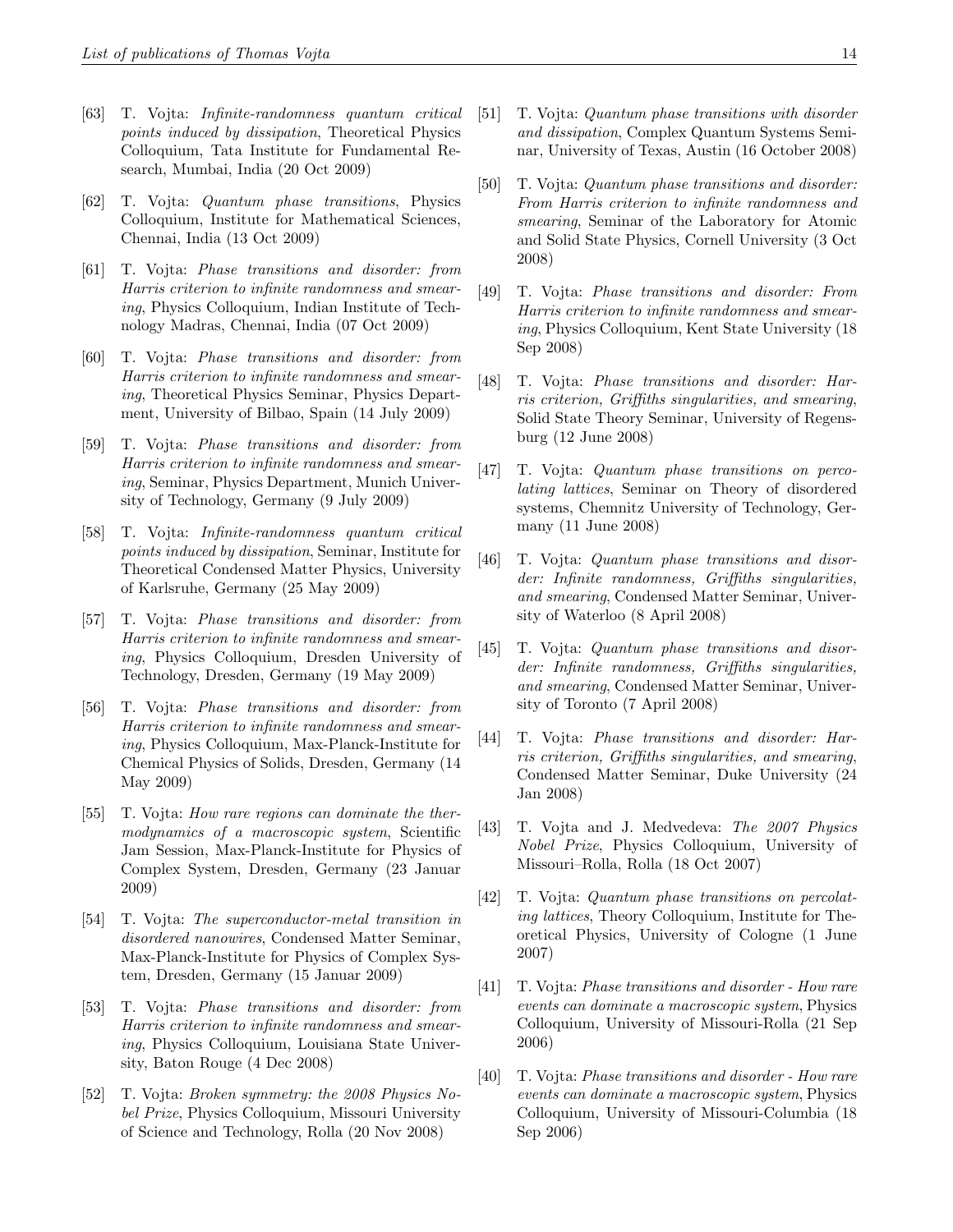- [39] T. Vojta: Quantum phase transitions and disorder: Infinite randomness, Griffiths singularities, and smearing, Seminar, Institute for Theoretical Condensed Matter Physics, University of Karlsruhe (12 June 2006)
- [38] T. Vojta: Quantum phase transitions and disorder: Infinite randomness, Griffiths singularities, and smearing, Strong Correlations Seminar, Max-Planck-Institute for Physics of Complex Systems, Dresden (8 June 2006)
- [37] T. Vojta: Quantum phase transitions, Condensed Matter Seminar, Washington University, St. Louis (6 Mar 2006)
- [36] T. Vojta: Quantum phase transitions and disorder: Infinite randomness, Griffiths singularities, and smearing, Condensed Matter Seminar, Department of Physics, University of Florida (7 Nov 2005)
- [35] T. Vojta: Quantum phase transitions and disorder: Infinite randomness, Griffiths singularities, and smearing, Condensed Matter Seminar, Department of Physics, Syracuse University (21 Oct 2005)
- [34] T. Vojta: Quantum phase transitions, Physics Colloquium, Department of Physics, Syracuse University (20 Oct 2005)
- [33] T. Vojta: Quantum phase transitions and disorder: Infinite randomness, Griffiths singularities, and smearing, Condensed Matter Seminar, Department of Physics, University of Southern California (25 Feb 2005)
- [32] T. Vojta: Quantum phase transitions and disorder: Infinite randomness, Griffiths singularities, and smearing, Theory Seminar, Department of Physics, University of Illinois Urbana-Champaign (4 Oct 2004)
- [31] T. Vojta: Quantum phase transitions and disorder: Infinite randomness, Griffiths singularities, and smearing, Physics Colloquium, Virgina Technological University (1 Oct 2004)
- [30] T. Vojta: Quantum phase transitions and disorder: Infinite randomness, Griffiths singularities, and smearing, National High Magnetic Field Laboratory, Florida State University, Tallahassee (12 Mar 2004)
- [29] T. Vojta: The 2003 Physics Nobel Prize, Physics Colloquium, University of Missouri–Rolla, Rolla (16 Oct 2003)
- [28] T. Vojta: Quantum Phase Transitions, Chemical Engineering Seminar, University of Missouri– Rolla, Rolla (10 Oct 2003)
- [27] T. Vojta: Quantum phase transitions and disorder: Infinite randomness, Griffiths singularities, and smearing, Condensed Matter Seminar, University of Illinois at Chicago, Chicago (18 Sep 2003)
- [26] T. Vojta: The ferromagnetic quantum phase transition, Condensed Matter Seminar, Iowa State University, Ames (25 Apr 2002)
- [25] T. Vojta: Quantum phase transitions in electronic systems, Condensed Matter Seminar, University of Missouri - Columbia (20 Feb 2002)
- [24] T. Vojta: The ferromagnetic quantum phase transition, Condensed Matter Seminar, Cavendish Laboratory, University of Cambridge (31 Oct 2001)
- [23] T. Vojta: Quantum phase transitions in electronic systems, Applied Mathematics Seminar, Open University, Milton Keynes (30 Oct 2001)
- [22] T. Vojta: *Coexistence of superconductivity and fer*romagnetism, Condensed Matter Theory Seminar, University of Oxford (19 Oct 2001)
- [21] T. Vojta: Rare regions, local moments, and annealed disorder: A novel mechanism for metalinsulator transitions, Physics Seminar, Department of Physics, University of Missouri Rolla (20 Jul 2001)
- [20] T. Vojta: Quantum phase transitions in electronic systems, Physics Colloquium, Department of Physics, University of Missouri Rolla (1 Mar 2001)
- [19] T. Vojta: Quantum phase transitions in electronic systems, Theorieseminar, Institut für Physik, Johannes-Gutenberg-Universität Mainz (13 Feb 2001)
- [18] T. Vojta: Quantum phase transitions, Theorie-Seminar, Institut für Theoretische Physik, Universität Magdeburg (12 Dec 2000)
- [17] T. Vojta: The ferromagnetic quantum phase transition, Seminar zur Theorie der kondensierten Materie, Universität Augsburg (14 Nov 2000)
- [16] T. Vojta: Quantum phase transitions in electronic systems, Festkörpertheorie-Seminar, Universität Regensburg (11 Jul 2000)
- [15] T. Vojta: Quantum phase transitions in electronic systems, Theoretisches Kolloquium, Universität Halle (5 Jul 2000)
- [14] T. Vojta: Quantum critical behavior of itinerant ferromagnets, Theoretical Physics Forum, University of Oxford (20 Jun 2000)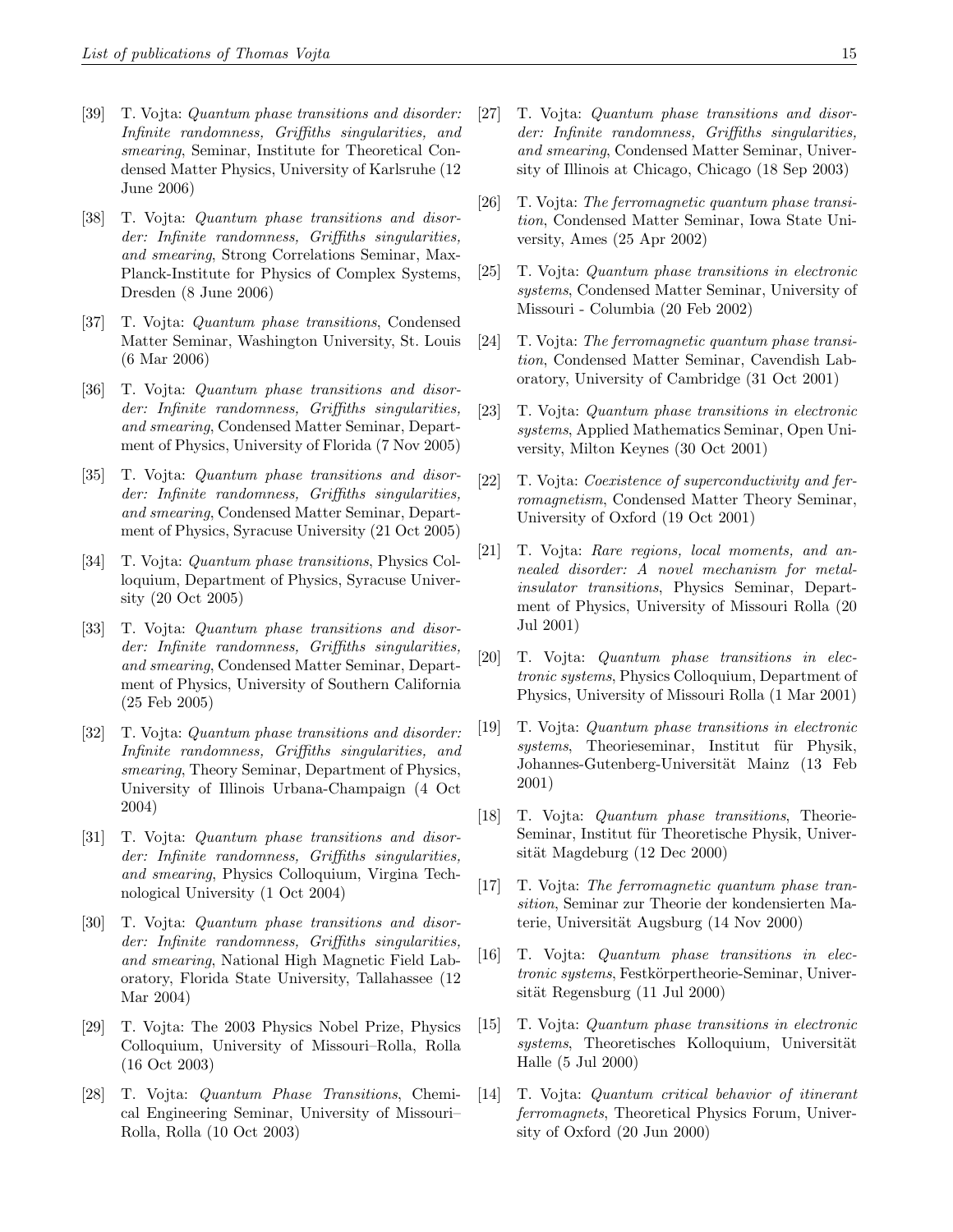- [13] T. Vojta: Do interactions enhance or reduce transport in a disordered electronic system: It depends!, Festkörpertheorie-Seminar, Universität Erlangen (6 Jun 2000)
- [12] T. Vojta: Rare regions, local moments and annealed disorder at quantum phase transitions, Festkörpertheorie-Seminar, Universität Karlsruhe (15 May 2000)
- [11] T. Vojta: Neural networks: Can we simulate the human brain?, TU Chemnitz Alumni Society, Chemnitz (4 Apr 2000)
- [10] T. Vojta: Quantum phase transitions in electronic systems, Condensed Matter Seminar, University of California, Riverside (1 Mar 1999)
- [9] T. Vojta: Quantum phase transitions in electronic systems, Materials Sciences Seminar, University of Oregon, Eugene (26 Feb 1999)
- [8] T. Vojta: Quantum phase transitions in electronic systems, Condensed Matter Seminar, University of Massachusetts, Amherst (18 Feb 1999)
- [7] T. Vojta: *Computer simulations of disordered in*teracting electrons, Materials Sciences Seminar, University of Oregon, Eugene (22 Sep 1998)
- [6] T. Vojta: Nonanalytic behavior of the spin susceptibility and the consequences, Seminar über Festkörpertheorie, Universität Karlsruhe (14 Jul 1998)
- [5] T. Vojta: *Do interactions enhance or reduce trans*port in an interacting disordered system?, Science-Seminar, I. Institut für theoretische Physik, Universität Hamburg (28 Apr 1998)
- [4] T. Vojta: Damage spreading: a non-equilibrium critical phenomenon, Theoretical Sciences Seminar, University of Oregon, Eugene (4 Nov 1997)
- [3] T. Vojta: The ferromagnetic quantum phase transition of itinerant electrons, Seminar des Max-Planck-Instituts für Physik komplexer Systeme, Dresden (12 Jun 1997)
- [2] T. Vojta: Quantum phase transitions, Theoretischphysikalisches Kolloquium, TU Dresden (7 Nov 1996)
- [1] T. Vojta: Breakdown of Landau-Ginzburg-Wilson theory for certain quantum phase transitions, Seminar Sonderforschungsbereiches 195: Lokalisierung von Elektronen in makroskopischen und mikroskopischen Systemen, Karlsruhe (11 Dec 1995)

### Conference Contributions

- [184] M. Puschmann, J.C. Getelina, J.A. Hoyos and T. Vojta, Inhomogeneous mean-field approach to collective excitations near the superfluid-Mott glass transition, 84. Annual Meeting of DPG (28 Sep 2021, virtual meeting because of Covid-19)
- [183] S. Janusonis, K.C. Mays, R. Metzler and T. Vojta, Stochastic Axons in the Mammalian Brain, 30th Annual Computational Neuroscience Meeting (5 July 2021, virtual meeting)
- [182] G. Khairnar, C.J. Lerch and T. Vojta, *Phase* Boundary of Diluted Hexaferrites Near the Magnetic Percolation Transition, APS March Meeting (19 Mar 2021, virtual meeting because of Covid-19)
- [181] S. Halladay and T. Vojta, Fractional Brownian Motion in Confined Geometries, APS March Meeting (19 Mar 2021, virtual meeting because of Covid-19)
- [180] X. Ye and T. Vojta, Controlling the stripe order in a diluted frustrated magnet, APS March Meeting

(18 Mar 2021, virtual meeting because of Covid-19)

- [179] R. Beattie-Hauser and T. Vojta, Higgs mode in a diluted classical magnet, APS March Meeting (18 Mar 2021, virtual meeting because of Covid-19)
- [178] N. Page and T. Vojta, Modeling random strain by means of a random-field Ising- $O(3)$  model, APS March Meeting (18 Mar 2021, virtual meeting because of Covid-19)
- [177] P. Reiss, D.A. Graf, A.-A. Haghighirad, T. Vojta and A. Coldea, Unconventional Dynamical Scaling close to a Nematic Quantum Critical Point, APS March Meeting (17 Mar 2021, virtual meeting because of Covid-19)
- [176] Z. Miller and T. Vojta, Tempered Fractional Brownian Motion with Reflecting Walls, APS March Meeting (17 Mar 2021, virtual meeting because of Covid-19)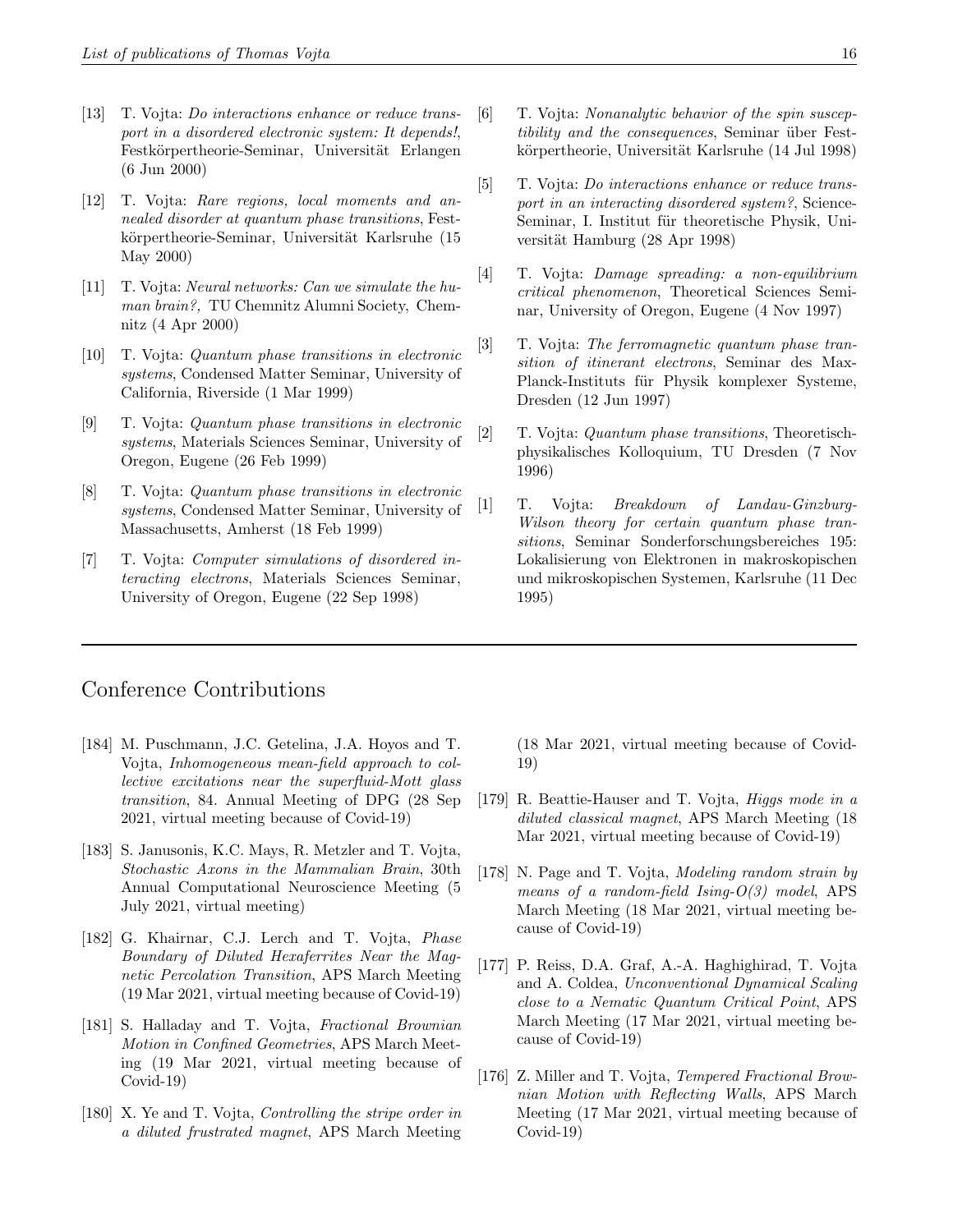- [175] S. Janusonis, R. Metzler and T. Vojta, A Predictive Model of Serotonergic Fiber Densities Based on Reflected Fractional Brownian Motion, 29th Annual Computational Neuroscience Meeting (19 July 2020, virtual meeting)
- [174] G. Khairnar, C.J. Lerch and T. Vojta, *Phase* Boundary Near a Magnetic Percolation Transition, APS March Meeting, Denver (6 Mar 2020, virtual meeting because of Covid-19)
- [173] X. Ye and T. Vojta, One-dimensional contact process with both temporal and spatial disorder, APS March Meeting, Denver (4 Mar 2020, virtual meeting because of Covid-19)
- [172] N. Page and T. Vojta, Monte-Carlo simulations of a random-field Ising- $O(3)$  model, APS March Meeting, Denver (3 Mar 2020, virtual meeting because of Covid-19)
- [171] H. Barghathi and T. Vojta, Criticality on topologically disordered systems and the Harris criterion, APS March Meeting, Denver (3 Mar 2020, virtual meeting because of Covid-19)
- [170] A. Chakraborty, J. Meese, R.M. Fernandes and T. Vojta, Wang-Landau simulations of the coupled magnetic and nematic transitions in disordered iron-based superconductors, APS March Meeting, Denver (2 Mar 2020, virtual meeting because of Covid-19)
- [169] A. Warhover and T. Vojta, Anomalous Diffusion with an Absorbing Wall, APS March Meeting, Denver (2 Mar 2020, virtual meeting because of Covid-19)
- [168] M. Puschmann, J.A. Hoyos and T. Vojta, An inhomogeneous mean-field approach for collective modes in vicinity of a superfluid-Mott glass transition, APS March Meeting, Denver (2 Mar 2020, virtual meeting because of Covid-19)
- [167] M. Puschmann, P. Cain, M. Schreiber and T. Vojta, Boundary critical behavior of the integer quantum Hall transition, APS March Meeting, Boston (8 Mar 2019)
- [166] X. Ye, J. Cook, E. Huemiller, A.D. Finck, P. Ghaemi Mohammadi, T. Vojta, S. Saha, J. Paglione and C. Kurter, Unconventional Josephson Effect in a topological Kondo insulator, APS March Meeting, Boston (7 Mar 2019)
- [165] A. Chakraborty and T. Vojta, *Phases and phase* transitions of an anisotropic Ising- $O(3)$  model, APS March Meeting, Boston (7 Mar 2019)
- [164] C. Lerch and T. Vojta, *Magnetic percolation tran*sition in diluted hexaferrites, APS March Meeting, Boston (7 Mar 2019)
- [163] J. Crewse and T. Vojta, Amplitude (Higgs) mode at the superfluid-Mott glass transition, APS March Meeting, Boston (7 Mar 2019)
- [162] N. Lewellyn, I.M. Percher, J.J. Nelson, J. Garcia-Barriocanal, I. Volotsenko, A. Frydman, T. Vojta and A.M. Goldman, Infinite-randomness fixed point of the quantum superconductor-metal transitions in amorphous thin films, APS March Meeting, Boston (6 Mar 2019)
- [161] M. Small, A.H.O. Wada and T. Vojta, *Influence* of correlated temporal disorder on an extinction phase transition, APS March Meeting, Boston (6 Mar 2019)
- [160] A. Warhover and T. Vojta, Fractional Brownian Motion with an absorbing wall, APS March Meeting, Boston (6 Mar 2019)
- [159] S. Skinner and T. Vojta, Fractional Langevin equation with reflecting barrier, APS March Meeting, Boston (6 Mar 2019)
- [158] C. Lerch and T. Vojta, Monte Carlo simulations of the magnetic behavior of diluted hexaferrites, APS March Meeting, Los Angeles (8 Mar 2018)
- [157] T. Vojta, J. Crewse and C. Lerch, Quantum critical behavior of a three-dimensional superfluid-Mott glass transition, APS March Meeting, Los Angeles (8 Mar 2018)
- [156] M. Small, A.H.O. Wada and T. Vojta, Extinction phase transitions in correlated external noise, APS March Meeting, Los Angeles (7 Mar 2018)
- [155] A.K. Ibrahim and T. Vojta, Monte Carlo Simulations of a Disordered Superconductor-Metal Quantum Phase Transition, APS March Meeting, Los Angeles (6 Mar 2018)
- [154] M. Puschmann, P. Cain, M. Schreiber and T. Vojta, Integer quantum Hall transitions on tightbinding lattices, APS MarchMeeting, Los Angeles (5 Mar 2018)
- [153] M. Puschmann, P. Cain, M. Schreiber and T. Vojta, Integer quantum Hall transitions on random Voronoi-Delaunay lattices, International Conference on Geometry and Physics of Spatial Random Systems, Bad Herrenalb (11 Sep 2017); best poster award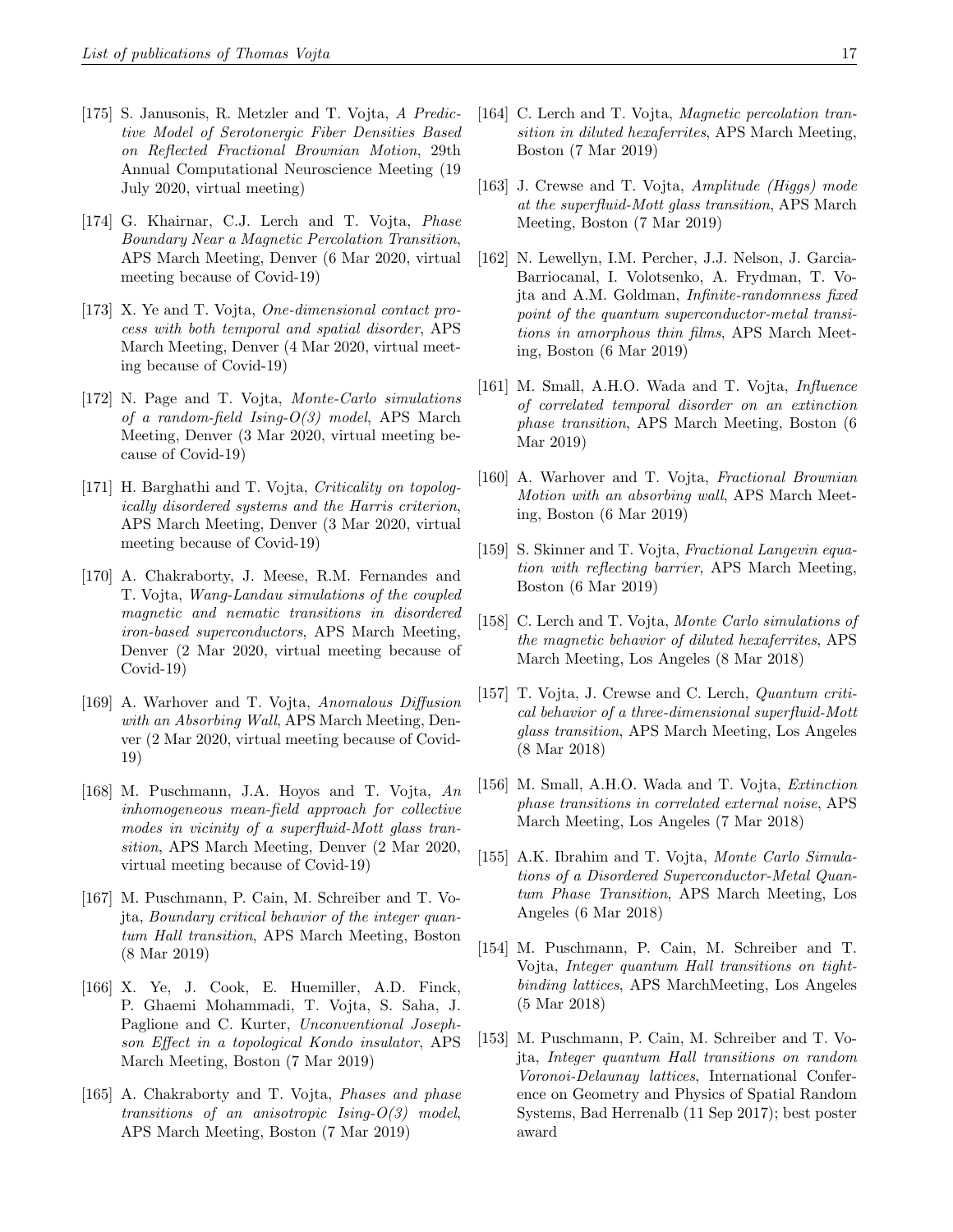- [152] T. Vojta, J. Crewse, M. Puschmann, D. Arovas: Fate of the Amplitude (Higgs) Mode at a Disordered Quantum Phase Transition, KITP Conference on Order, Fluctuations, and Strong Correlations: New Platforms and Developments, Santa Barbara (2 Aug 2017)
- [151] S. Tackkett, H. Barghathi and T. Vojta, Nonequilibrium phase transitions in a model of ecological and evolutionary dynamics, APS March Meeting, New Orleans (15 Mar 2017)
- [150] A. Gebretsadik, R. Wang, S. Ubaid-Kassis, A. Schroeder, T. Vojta, P.J. Baker, F.L. Pratt, S.J. Blundell, T. Lancaster, I. Franke, J.S. Möller, Revealing quantum Griffiths singularities inside the ferromagnetic phase, APS March Meeting, New Orleans (13 Mar 2017)
- [149] A.K. Ibrahim and T. Vojta, Rounding the First-Order Quantum Phase Transitions by Disorder in the Quantum Ashkin-Teller Model, APS March Meeting, New Orleans (13 Mar 2017)
- [148] T. Vojta, J. Crewse and M. Puschmann, Quantum critical behavior of the superfluid-Mott glass transition, APS March Meeting, New Orleans (13 Mar 2017)
- [147] J. Crewse, T. Vojta and D. Arovas, Amplitude (Higgs) Mode at a Disordered Quantum Phase Transition, APS March Meeting, New Orleans (13 Mar 2017)
- [146] T. Vojta and J.A. Hoyos, Infinite-noise criticality: Nonequilibrium phase transitions in fluctuating environments, APS March Meeting, Baltimore (17 Mar 2016)
- [145] H. Barghathi and T. Vojta, Random field disorder at an absorbing state transition in one and two dimensions, APS March Meeting, Baltimore (17 Mar 2016)
- [144] A.K. Ibrahim and T. Vojta, Rounding of the firstorder transition in the four-color Ashkin-Teller model, APS March Meeting, Baltimore (16 Mar 2016)
- [143] M. Puschmann, P. Cain, M. Schreiber, and T. Vojta, Behavior of electronic states on random Voronoi-Delaunay lattices in the orthogonal and the unitary universality classes, Spring Meeting of the German Physical Society, Regensburg (8 Mar 2016)
- [142] M. Puschmann, P. Cain, M. Schreiber, and T. Vojta, Multifractal analysis of states in Voronoi-Delaunay lattices, International Workshop on

Quantum Correlated Matter and Chaos, Dresden (22 June 2015)

- [141] M. Puschmann, P. Cain, M. Schreiber, and T. Vojta, Multifractal analysis of states in Voronoi-Delaunay lattices, Spring Meeting of the German Physical Society, Berlin (15 Mar 2015)
- [140] T. Vojta, H. Barghathi, F. Hrahsheh, J.A. Hoyos and R. Narayanan, Strong-randomness phenomena in quantum Ashkin-Teller models APS March Meeting, San Antonio (5 Mar 2015)
- [139] R. Wang, S. Ubaid-Kassis, A. Schroeder, P.J. Baker, F.L. Pratt, S.J. Blundell, T. Lancaster, I. Franke, J.S.Möller and T. Vojta, Evidence of magnetic clusters in the disordered ferromagnet Ni-V close to the quantum critical concentration, APS March Meeting, San Antonio (5 Mar 2015)
- [138] Q. Zhu, X. Wan, R. Narayanan, J.A. Hoyos and T. Vojta, Critical behavior of the disordered threecolor Ashkin-Teller Model – A Monte Carlo study, APS March Meeting, San Antonio (4 Mar 2015)
- [137] Y. Qiu, N.K. Sanders, J. Dai, J.E. Medvedeva, W. Wu, P. Ghaemi, T. Vojta and Y.S. Hor, *Symbiosis* of ferromagnetism and superconductivity in topological insulators, APS March Meeting, San Antonio (4 Mar 2015)
- [136] A.K. Ibrahim, H. Barghathi and T. Vojta, Enhanced rare-region effects in the contact process with long-range correlated disorder, APS March Meeting, San Antonio (4 Mar 2015)
- [135] H. Barghathi and T. Vojta, Phase transitions on random lattices: How random is topological disorder?, APS March Meeting, San Antonio (3 Mar 2015)
- [134] H. Barghathi, D. Nozadze and T. Vojta, Contact process on generalized Fibonacci chains: infinitemodulation criticality and double-log periodic oscillations, APS March Meeting, Denver (4 Mar 2014)
- [133] S. Kraus and T. Vojta, High-precision study of the two-dimensional contact process, APS March Meeting, Denver (5 Mar 2014)
- [132] T. Vojta, Criticality and quenched disorder: Rare regions vs. Harris criterion, APS March Meeting, Denver (4 Mar 2014)
- [131] F. Hrahsheh and T. Vojta, *Disordered bosons in* one dimension: from weak to strong randomness criticality, APS March Meeting, Baltimore (21 Mar 2013)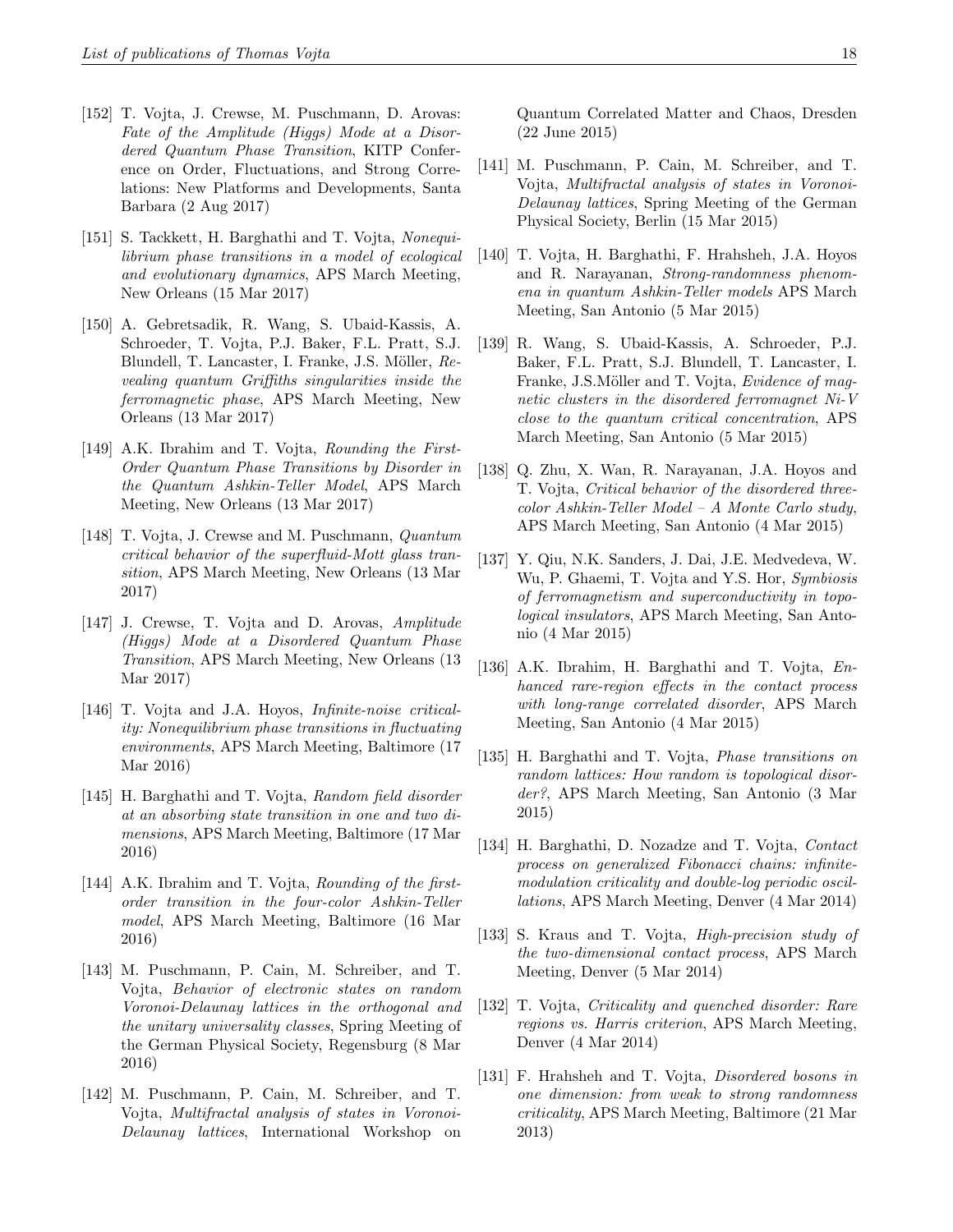- [130] D. Nozadze and T. Vojta, Quantum Griffiths singularities in ferromagnetic metals, APS March Meeting, Baltimore (20 Mar 2013)
- [129] M. Al-Ali and T. Vojta, Percolation transition in quantum Ising and rotor mod- els with sub-Ohmic dissipation, APS March Meeting, Baltimore (20 Mar 2013)
- [128] H. Barghathi and T. Vojta, Random fields at a nonequilibrium phase transition, APS March Meeting, Baltimore (19 Mar 2013)
- [127] R. Wang, S. Ubaid-Kassis, A. Schroeder, P.J. Baker, F.L. Pratt, S.J. Blundell, T. Lancaster, I. Franke, J.S. Moeller and T. Vojta, Magnetic cluster glass formation in Ni-V close to the disordered ferromagnetic quantum phase transition, APS March Meeting, Baltimore (19 Mar 2013)
- [126] T. Vojta, Monte-Carlo simulations of the clean and disordered contact process in three space dimensions, Baltimore (19 Mar 2013)
- [125] D. Nozadze, F. Hrahsheh, C. Svoboda and T. Vojta, Composition-tuned smeared phase transitions, 2012 Summer School on Quantum Monte Carlo: Theory and Applications, Urbana (23 Jul 2012)
- [124] F. Hrahsheh and T. Vojta, Novel critical point in the random quantum Ashkin-Teller model, APS March Meeting, Boston (02 Mar 2012)
- [123] D. Nozadze, F. Hrahsheh, C. Svoboda and T. Vojta, Composition-tuned smeared phase transitions APS March Meeting, Boston (02 Mar 2012)
- [122] M. Al-Ali and T. Vojta, *Quantum phase transition* of the sub-Ohmic rotor model, APS March Meeting, Boston (29 Feb 2012)
- [121] H. Barghathi and T. Vojta, Random fields at an absorbing state transition, APS March Meeting, Boston (27 Feb 2012)
- [120] T. Vojta and D. Nozadze, Transport properties in magnetic quantum Griffiths phases, 2011 International Conference on Strongly Correlated Electron Systems, Cambridge (2 Sep 2011)
- [119] T. Vojta, P. Goldbart, P. Mohan, R. Narayanan and J. Toner, Anomalously Elastic, Intermediate Phase in Randomly Layered Planar Magnets, Superfluids, and Superconductors, APS March Meeting, Dallas (24 Mar 2011)
- [118] J.A. Hoyos, Nicolas Laflorencie, André Vieira and T. Vojta: Protecting clean critical points by local disorder correlations, APS March Meeting, Dallas (24 Mar 2011)
- [117] D. Nozadze and T. Vojta: Transport properties in magnetic Griffiths phases, APS March Meeting, Dallas (22 Mar 2011)
- [116] F. Hrahsheh and T. Vojta: Power-law Griffiths singularities in a randomly layered Heisenberg magnet, APS March Meeting, Dallas (22 Mar 2011)
- [115] J.A. Hoyos, A. Del Maestro, B. Rosenow, and T. Vojta: Dynamical conductivity at the dirty superconductor-metal quantum phase transition, APS March Meeting, Dallas (22 Mar 2011)
- [114] A. Schroeder, S. Ubaid-Kassis, B. Wyatt and T. Vojta: Non-Fermi liquid properties of Ni-V close to the ferromagnetic quantum critical point, APS March Meeting, Dallas (21 Mar 2011)
- [113] P. Mohan, R. Narayanan, F. Hrahsheh, H. Barghathi and T. Vojta: Infinite randomness and quantum Griffiths effects in a classical system: the randomly layered Heisenberg magnet, 2010 International Conference on Strongly Correlated Electron Systems, Santa Fe (30 Jun 2010)
- [112] J.S. Kim, E.G. Kim, T.D. Blasius, T. Vojta and G.R. Stewart: Surprising two-dimensionality: surface superconductivity in undoped iron arsenides, 2010 International Conference on Strongly Correlated Electron Systems, Santa Fe (28 Jun 2010)
- [111] A. Schroeder, S. Ubaid-Kassis, and T. Vojta: Signatures of a quantum Griffiths phase close to a ferromagnetic quantum critical point, 2010 International Conference on Strongly Correlated Electron Systems, Santa Fe (29 Jun 2010)
- [110] J.A. Hoyos, A.P. Vieira, N. Laflorencie and T. Vojta: Random transvers-field Ising chain: effects of correlated disorder, International Workshop on Quantum Information Concepts for Condensed Matter Problems, Dresden (17 Jun 2010)
- [109] T.D. Blasius, J.S. Kim, E.G. Kim, G.R. Stewart and T. Vojta: Surface superconductivity in the partial superconductor  $BaFe<sub>2</sub>As<sub>2</sub>$ , APS March Meeting, Portland (17 Mar 2010)
- [108] P. Mohan, R. Narayanan and T. Vojta: Infinite randomness and "quantum" Griffiths effects in a classical system: the randomly layered Heisenberg magnet, APS March Meeting, Portland (15 Mar 2010)
- [107] T. Vojta: Thermal expansion and Grüneisen parameter in quantum Griffiths phases, APS March Meeting, Portland (15 Mar 2010)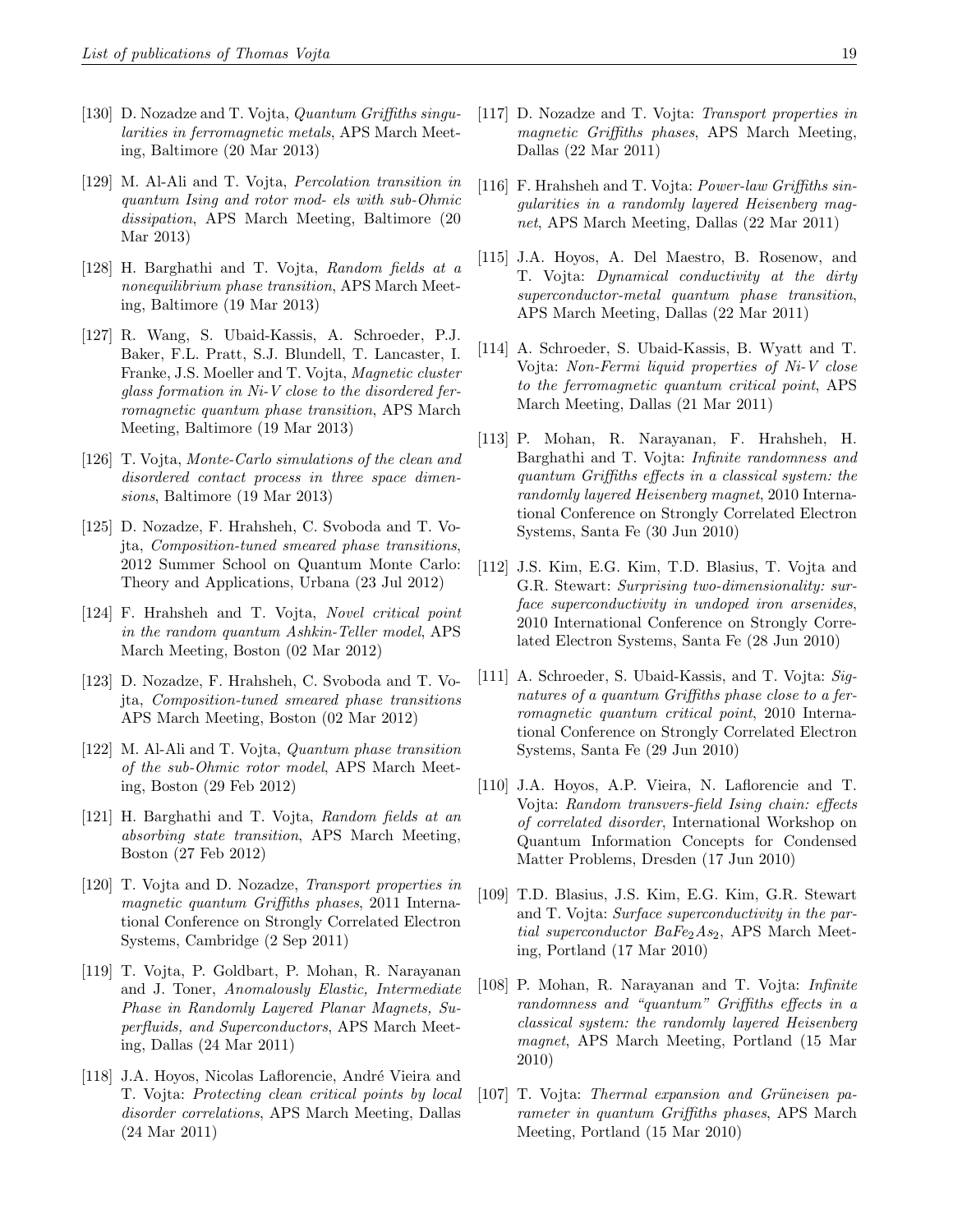- [106] M.Y. Lee and T. Vojta: Unusual phase diagram of the generalized contact process with two absorbing states, APS March Meeting, Portland (15 Mar 2010)
- [105] T. Vojta: Thermal expansion and Grüneisen ratio in quantum Griffiths phases, Workshop on Correlated Behavior and Quantum Criticality in Heavy Fermion and Related System, Aspen Center for Physics (26 Aug 2009)
- [104] C. Kotabage, J.A. Hoyos and T. Vojta: Infiniterandomness quantum critical points induced by dissipation, APS March Meeting, Pittsburgh (18 Mar 2009)
- [103] M.Y. Lee and T. Vojta: Absorbing-state transitions on percolating lattices, APS March Meeting, Pittsburgh (16 Mar 2009)
- [102] A. Farquhar, J. Mast, and T. Vojta: Infiniterandomness critical point in the two-dimensional disordered contact process, APS March Meeting, Pittsburgh (16 Mar 2009)
- [101] T. Vojta: Infinite-randomness quantum critical points induced by dissipation, Correlation Days 2009, Dresden, Germany (04 Mar 2009)
- [100] T. Vojta, A. Farquhar, and J. Mast: Infiniterandomness critical point in the two-dimensional disordered contact process, International Seminar on Many-body Systems Far from Equilibrium, Dresden, Germany (17 Feb 2009)
- [99] J. Lamsal, J. Gaddy, M. Petrovic, W. Montfrooij and T. Vojta, The search for quantum critical scaling in a classical system, 53rd Conference on Magnetism and Magnetic Materials, Austin (14 Nov 2008)
- [98] J. Gaddy, J. Lamsal, M. Petrovic, W. Montfrooij, A. Schmets and T. Vojta: Magnetic ordering in the spinel compound  $Lim_{2-x}Li_xO_4$ , 53rd Conference on Magnetism and Magnetic Materials, Austin (12 Nov 2008)
- [97] J.A. Hoyos and T. Vojta: Theory of smeared quantum phase transitions, International Workshop on Unconventional Phases and Phase Transitions in Strongly Correlated Electron Systems, Dresden, Germany (6 Jun 2008)
- [96] T. Vojta, J.A. Hoyos, and C. Kotabage: *Effects of* dissipation on a quantum critical point with disorder, APS March Meeting, New Orleans (13 Mar 2008)
- [95] J.A. Hoyos and T. Vojta: Theory of smeared quantum phase transitions, APS March Meeting, New Orleans (13 Mar 2008)
- [94] A. Farquhar, J. Mast and T. Vojta: Disordered contact process in two and three dimensions: rare regions, Griffiths effects, and infinite randomness, APS March Meeting, New Orleans (10 Mar 2008)
- [93] T. Vojta and J.A. Hoyos: Ordered droplets in quantum magnets with long-range interactions, International Conference on Strongly Correlated Electron Systems, Houston (17 May 2007)
- [92] J.A. Hoyos and T. Vojta: Dissipation effects in percolating quantum Ising magnets, International Conference on Strongly Correlated Electron Systems, Houston (17 May 2007)
- [91] S. Huether, R. Kinney and T. Vojta: Slow dynamics at the smeared phase transition of randomly layered magnets, 43rd Annual Meeting of the Missouri Academy of Sciences, St. Joseph (20 Apr 2007)
- [90] T. Vojta and J.A. Hoyos: Local defect in a magnet with long-range interactions, APS March Meeting, Denver (5 Mar 2007)
- [89] J.A. Hoyos and T. Vojta: Percolation transition and dissipation in quantum Ising magnets, APS March Meeting, Denver (5 Mar 2007)
- [88] S. Huether, R. Kinney and T. Vojta: Slow dynamics at the smeared phase transition of randomly layered magnets, APS March Meeting, Denver (7 Mar 2007)
- [87] T. Vojta: Magnetic quantum phase transitions of Fermi liquids, APCTP Winter Workshop on Emergent phenomena near quantum critical points, Pohang, Korea, (9 Feb 2007)
- [86] T. Vojta, An interactive approach to teaching computational physics, Cottrell Scholar Conference, Research Corporation, Tucson (2006)
- [85] M.Y. Lee and T. Vojta, Nonequilibrium phase transition on a randomly diluted lattice, APS March Meeting, Baltimore (2006)
- [84] T. Vojta and M. Dickison, Critical behavior and Griffiths effects in the disordered contact process, APS March Meeting, Baltimore (2006)
- [83] T. Vojta and J. Schmalian, Percolation quantum phase transition in diluted magnets, APS March Meeting, Baltimore (2006)
- [82] T. Vojta, Rare regions, Griffiths effects, and smeared phase transitions, Workshop on Complex Behavior in Correlated Electron Systems, Lorentz Center, Leiden (2005)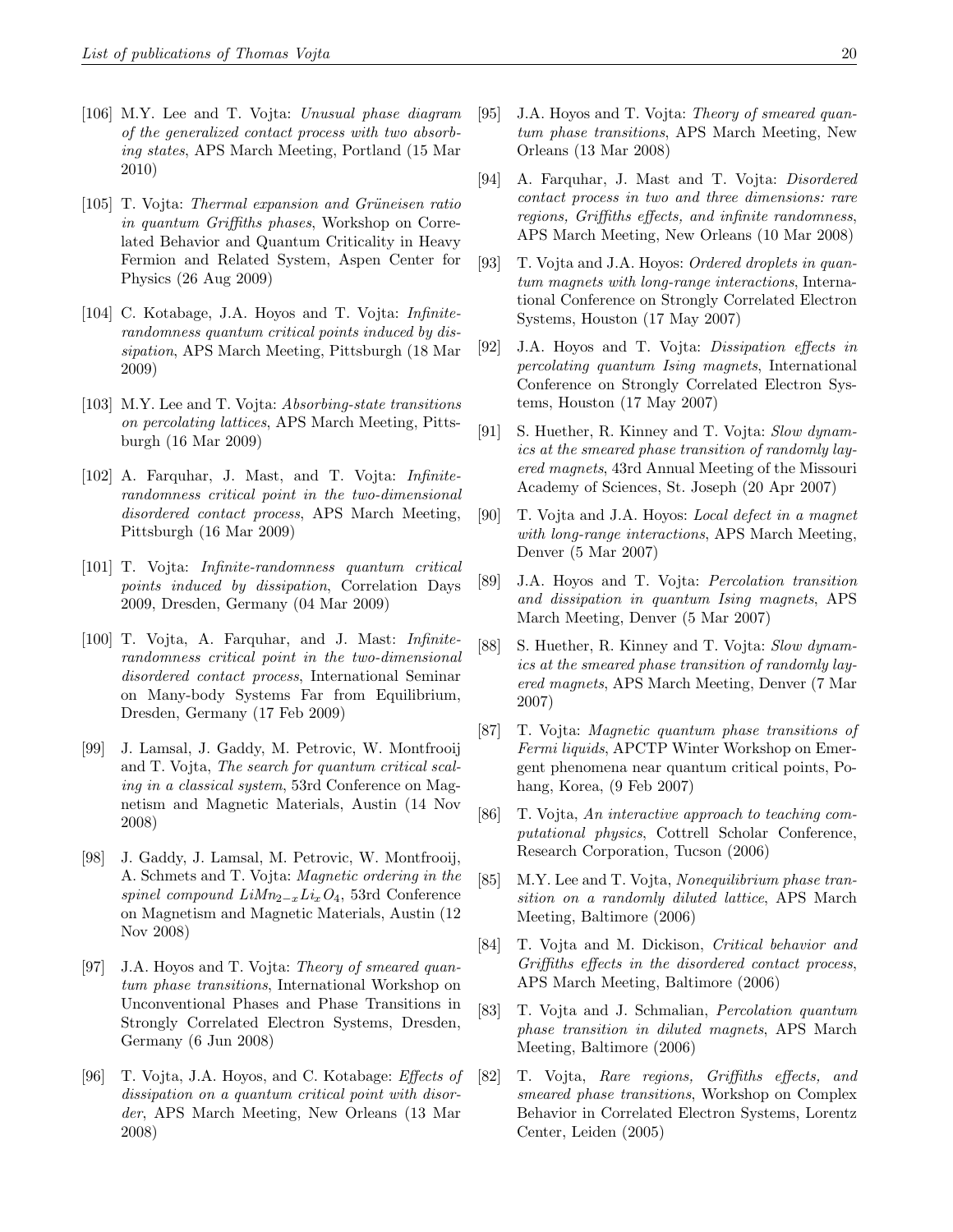- [81] T. Vojta, Rare regions, quantum Griffiths singularities, and inhomogeneos order, Complexity in strongly correlated electron systems mini-program, Kavli Institute for Theoretical Physics, UCSB, Santa Barbara (2005)
- [80] T. Vojta, Rare regions and Griffiths effects near quantum phase transitions, Workshop on Dynamics, Structure and Correlations in Glasses, Aspen Center for Physics, Aspen (2005)
- [79] T. Vojta and J. Schmalian, Quantum Griffiths effects in itinerant Heisenberg magnets, APS March Meeting, Los Angeles (2005)
- [78] M. Dickison and T. Vojta, Rare region effects at a non-equilibrium phase transition, APS March Meeting, Los Angeles (2005)
- [77] T. Vojta, Disorder Effects in Quantum Critical Systems, Quantum Phase Transition Program, Kavli Institute for Theoretical Physics, UCSB, Santa Barbara (2005)
- [76] R. Sknepnek and T. Vojta, Smeared phase transition in a 3D Ising model with planar defects: Monte-Carlo simulations, 20th General Conference of the Condensed Matter Division of the European Physical Society, Prague (2004)
- [75] R. Sknepnek, T. Vojta and M. Vojta, Exotic vs. conventional scaling in a disordered bilayer quantum Heisenberg antiferromagnet, 20th General Conference of the Condensed Matter Division of the European Physical Society, Prague (2004)
- [74] R. Sknepnek and T. Vojta, Smeared phase transition in a 3D Ising model with planar defects: Monte-Carlo simulations, APS March Meeting, Montreal (2004)
- [73] T. Vojta, R. Sknepnek and M. Vojta, Universality of the phase transition in a diluted bilayer quantum antiferromagnet, APS March Meeting, Montreal (2004)
- [72] T. Vojta, Disorder-induced rounding of certain quantum phase transitions, International Seminar on Quantum Phase Transitions, Dresden (2003)
- [71] R. Sknepnek, T. Vojta and R. Narayanan: Order parameter symmetry and mode coupling effects at dirty superconducting quantum phase transitions, APS March Meeting, Austin (2003)
- [70] T. Vojta: Disorder-induced rounding of certain quantum phase transitions, APS March Meeting, Austin (2003)
- [69] T. Vojta, R. Sknepnek and R. Narayanan: Unconventional scaling at dirty superconducting quantum phase transitions, Heraeus-Seminar on Quantum Magnetism: Microscopic Techniques for Novel States of Matter, Bad Honnef, Germany (2002)
- [68] M. Schreiber, T. Vojta and A. Möbius: The Hartree-Fock based diagonalization - an efficient algorithm for the exact treatment of many interacting disordered electrons in solid state physics, 3rd IMACS Seminar Monte Carlo Methods MCM2001, Salzburg, Österreich  $(2001)$
- [67] T. Vojta, D. Belitz and T.R. Kirkpatrick: Rare regions, local moments, and annealed disorder: A novel mechanism for metal-insulator transitions, 9th International Conference on Hopping and Related Phenomena, Shefayim (2001)
- [66] R. A. Römer, M. Schreiber, and T. Vojta: *Disorder* and Two-Particle Interaction in Low-Dimensional Quantum Systems, 21st International Conference on Statistical Physics (Statphys21), Cancun (2001)
- [65] M. Schreiber, T. Vojta and A. Möbius: Application of the Hartree-Fock based diagonalization algorithm to the quantum Coulomb glass and to quantum dots, Dynamics Days Europe, Dresden (2001)
- [64] R. Sknepnek and T. Vojta: The quantum phase transition of itinerant helimagnets, 65. Frühjahrstagung der DPG, Hamburg (2001)
- [63] M. Schreiber, J. Siewert and T. Vojta: Interacting electrons in parabolic quantum dots and quan $tum$  nanostructures, 65. Frühjahrstagung der DPG, Hamburg (2001)
- [62] T. Vojta and R. Narayanan: Rare regions in a disordered itinerant quantum antiferromagnet with  $cubic\ anisotropy, 65. Frühjahrstagung der DPG,$ Hamburg (2001)
- [61] S. Bekhechi, T. Vojta and M. Schreiber: Monte-Carlo simulations of the quantum phase transition in disordered itinerant antiferromagnets, 65. Frühjahrstagung der DPG, Hamburg (2001)
- [60] M. Schreiber, J. Siewert and T. Vojta: Interacting electrons in parabolic quantum dots, APS March Meeting, Seattle (2001)
- [59] J. Siewert, M. Schreiber and T. Vojta: Interacting electrons in parabolic quantum dots, 25th International Conference on the Physics of Semiconductors, Osaka (2000)
- [58] M. Schreiber, J. Siewert and T. Vojta: Interacting electrons in parabolic quantum dots: energy levels,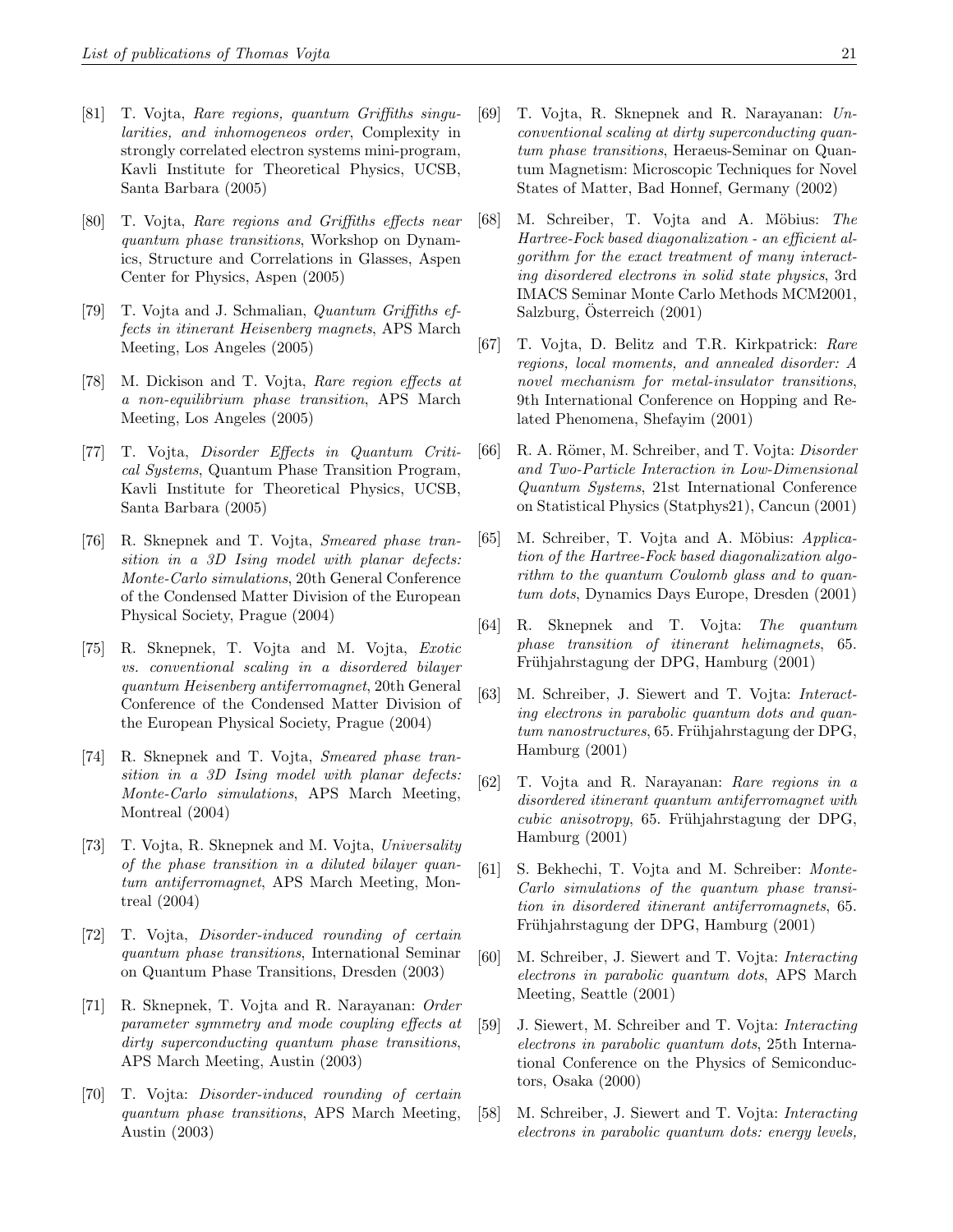addition energies, and charge distributions, International Conference on Excitonic Processes in Condensed Matter, Osaka (2000)

- [57] F. Epperlein, S. Kilina, M. Schreiber, S. Uldanov and T. Vojta: Fock space localization and conductance of disordered interacting electrons, Symposium on Wave Propagation and Electronic Structure in Disordered Systems, Heraklion (2000)
- [56] T. Vojta, J. Siewert and M. Schreiber: Spectrum and charge distribution of interacting electrons in a parabolic confinement, 64. Frühjahrstagung der DPG, Regensburg (2000)
- [55] F. Epperlein, S. Kilina, M. Schreiber, S. Uldanov and T. Vojta: Conductance and Fock space localization of disordered interacting electrons, 64. Frühjahrstagung der DPG, Regensburg (2000)
- [54] T. Vojta, D. Belitz and T.R. Kirkpatrick: Rare regions, local moments, and annealed disorder: A novel mechanism for metal-insulator transitions, 64. Frühjahrstagung der DPG, Regensburg (2000)
- [53] J. Siewert, T. Vojta and M. Schreiber: Spectrum and charge distribution of a parabolic quantum dot: dependence on the interaction range, 18th General Conference of the Condensed Matter Division of the EPS, Montreux (2000)
- [52] T. Vojta, D. Belitz, T.R. Kirkpatrick and R. Narayanan: Critical behavior of disordered quantum magnets: The relevance of rare regions, 18th General Conference of the Condensed Matter Division of the EPS, Montreux (2000)
- [51] T. Vojta, J. Siewert and M. Schreiber: Spectrum and charge distribution of interacting electrons in a parabolic confinement, 11th International Winterschool on New Developments in Solid State Physics, Mauterndorf (2000)
- [50] T. Vojta, D. Belitz, T.R. Kirkpatrick and R. Narayanan: First-order transitions and multicritical behavior close to the ferromagnetic quantum critical point, 227th WE-Heraeus Seminar on Microscopic Theories of Phase Transitions: Quantum Versus Thermal Fluctuations, Bad Honnef (1999)
- [49] T. Vojta, D. Belitz and T.R. Kirkpatrick: Rare regions, local moments, and annealed disorder: A novel mechanism for metal-insulator transitions, 225th WE-Heraeus Seminar on Electron transport in reduced dimensions, Bad Honnef (1999)
- [48] T. Vojta, F. Epperlein, S. Kilina and M. Schreiber: From localization to delocalization in the quantum Coulomb glass, 8th International Conference on Hopping and Related Phenomena, Murcia (1999)
- [47] R. Narayanan, T. Vojta, D. Belitz and T.R. Kirkpatrick: Rare regions and annealed disorder in quantum phase transitions, Int. Conference on Localization, Hamburg (1999)
- [46] F. Epperlein, T. Vojta, and Michael Schreiber: Crossover from interaction induced localization to delocalization in disordered electron systems, Int. Conference on Localization, Hamburg (1999)
- [45] P. Lazić, M. Schreiber, E. Straver and T. Vojta: Damage spreading and the existance of many pure states in the random field Ising model, 63. Frühjahrstagung der DPG, Münster (1999)
- [44] T. Vojta, D. Belitz and R. Narayanan: Influence of locally ordered islands on a quantum phase transition, 63. Frühjahrstagung der DPG, Münster (1999)
- [43] F. Epperlein, M. Schreiber and T. Vojta: Do interactions increase or reduce the conductance of disordered electrons? It depends!, 63. Frühjahrstagung der DPG, Münster (1999)
- [42] S. Kilina, T. Vojta and M. Schreiber: Transport properties of disordered interacting spinful electrons, 63. Frühjahrstagung der DPG, Münster (1999)
- [41] T. Vojta and F. Epperlein: Electronic transport in disordered interacting systems, 210th WE-Heraeus Seminar on Percolation, Interation, Localization, and Simulations (PILS98), Berlin (1998)
- [40] T. Vojta and M. Schreiber: Damage spreading in random field systems, Conference on Computational Physics, Granada (1998), extended abstract in Comp. Phys. Commun. 121–122 (1999), 750
- [39] F. Epperlein, M. Schreiber, T. Vojta and A. Möbius: Coulomb interactions and localization in disordered electron systems, 24th International Conference on the Physics of Semiconductors, Jerusalem (1998)
- [38] T. Vojta, D. Belitz and T.R. Kirkpatrick: The ferromagnetic quantum phase transition of itinerant electrons, 20th International Conference on Statistical Physics (Statphys20), Paris (1998)
- [37] T. Vojta, R.A. Römer and M. Schreiber: Two interacting particles in a random potential: The random matrix model revisited, 20th International Conference on Statistical Physics (Statphys20), Paris (1998)
- [36] F. Epperlein, M. Schreiber and T. Vojta: Computer simulation of disordered interacting electrons, 20th International Conference on Statistical Physics (Statphys20), Paris (1998)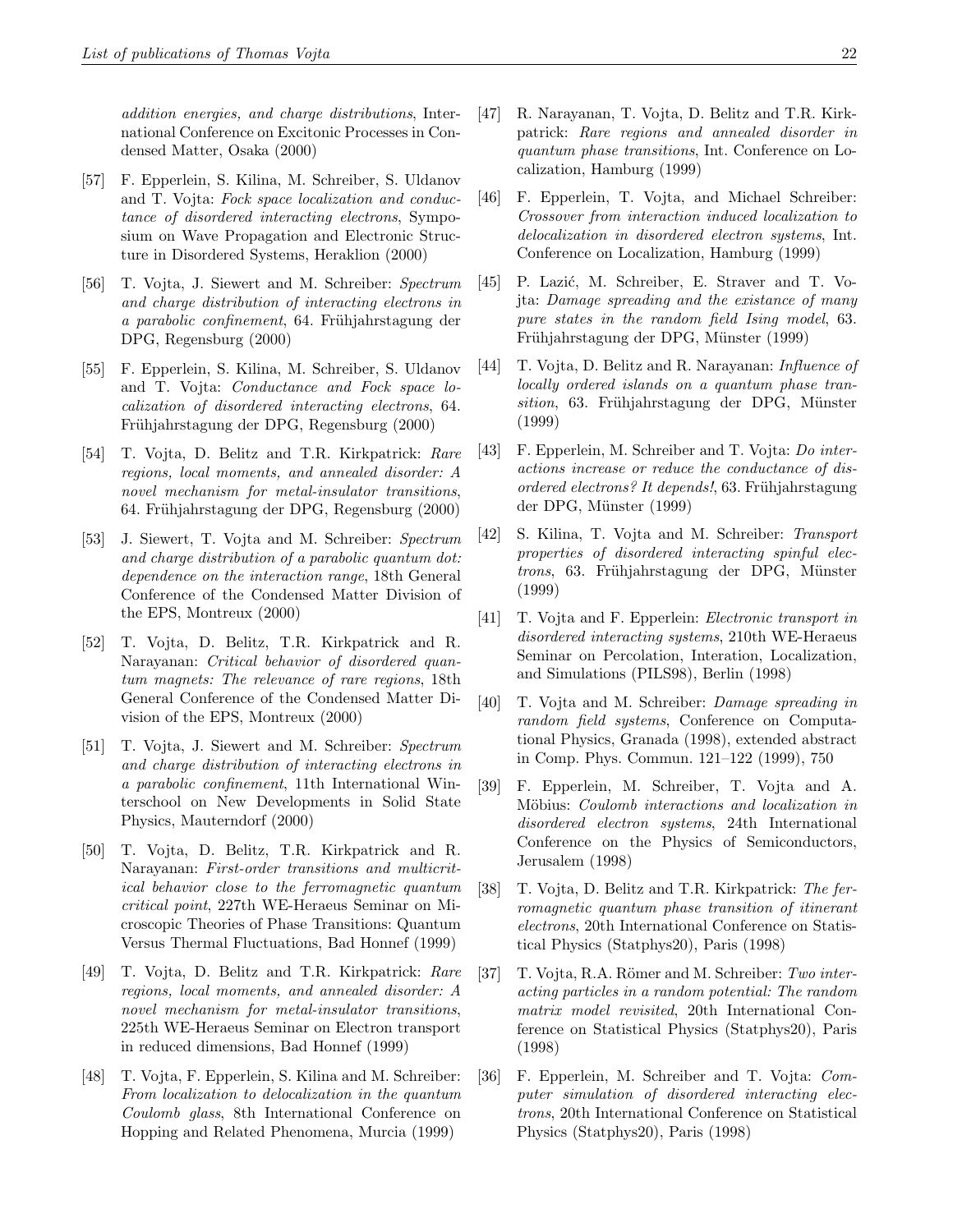- [35] M. Schreiber, F. Epperlein and T. Vojta: Do interactions enhance or reduce transport in disordered electron systems?, International Conference on Percolation and Disordered Systems (Percolation98), Rauischenholzstein (1998)
- [34] F. Epperlein, M. Schreiber and T. Vojta: Metall-Isolator-Ubergang von ungeordneten wechselwirk- ¨ enden Elektronen: numerische Simulationen, 62. Frühjahrstagung der DPG, Regensburg (1998)
- [33] S. Kilina, T. Vojta and M. Schreiber: Quantum Coulomb glass: the role of spin, 62. Frühjahrstagung der DPG, Regensburg (1998)
- [32] R.A. Römer, M. Schreiber and T. Vojta: Zwei wechselwirkende Teilchen in einem eindimensionalen Zufallspotential: Delokalisierung durch Wech $selwirkung$ ?, 62. Frühjahrstagung der DPG, Regensburg (1998)
- [31] F. Epperlein, M. Schreiber and T. Vojta: Interaction versus disorder: localization in disordered correlated electron systems, 10th International Winterschool on New Developments in Solid State Physics, Mauterndorf (1998)
- [30] R.A. Römer, M. Schreiber and T. Vojta: Two interacting particles in a random potential: Delocalization due to interaction?, 10th International Winterschool on New Developments in Solid State Physics, Mauterndorf (1998)
- [29] F. Epperlein, M. Schreiber and T. Vojta: A new method for simulating disordered interacting electrons, Seminarkolleg der A. von Humboldt-Stiftung: Localization and Electronic States in Low-dimensional Condensed Matter Systems, Papstdorf (1998)
- [28] F. Epperlein, M. Schreiber and T. Vojta: Quantum Coulomb glass – Hartree-Fock approximation versus exact diagonalization, 7th International Conference on Hopping and Related Phenomena, Rackeve (1997)
- [27] T. Vojta and M. Schreiber: Damage spreading in kinetic Ising models - a mean-field approach, 61. Frühjahrstagung der DPG, Münster (1997)
- [26] F. Epperlein, M. Schreiber and T. Vojta: Quanten-Coulomb-Glas im Rahmen der Hartree-Fock-N¨aherung – Zustandsdichte und Lokalisierungseigenschaften, 61. Frühjahrstagung der DPG, Münster (1997)
- [25] T. Vojta, D. Belitz, R. Narayanan and T.R. Kirkpatrick: Quantum critical behavior of clean itinerant ferromagnets, 61. Frühjahrstagung der DPG, Münster (1997)
- [24] T. Vojta: Numerical investigations of the Coulomb glass, Seminarkolleg der A. von Humboldt-Stiftung: Localization in classical and quantum systems, Chemnitz (1996)
- [23] A. Möbius, M. Schreiber, F. Epperlein, and T. Vojta: Korrelation im Coulombglas – Einsichten aus Computerexperimenten, 5. Zweijahrestreffen Amorphe Halbleiter, Eitorf (1996)
- [22] T. Vojta, F. Epperlein and M. Schreiber: Enhancement of Anderson localization due to long-range interactions, Conference on Quantum Coherence in Strongly Correlated Fermion Systems, Pisa (1996)
- [21] M. Schreiber, F. Epperlein and T. Vojta: Density of states and localization properties of disordered quantum systems with long-range interactions, International Conference on the Physics of Semiconductors, Berlin (1996)
- [20] T. Vojta, D. Belitz, R. Narayanan and T.R. Kirkpatrick: Quantum critical behavior of clean itinerant ferromagnets, Conference on Non-Fermiliquid Physics in Metals, Institute for Theoretical Physics, Santa Barbara (1996)
- [19] T. Wappler, T. Vojta and M. Schreiber: Monte-Carlo-Simulation des dynamischen Verhaltens im  $Coulomb-Glas, 60. Frühjahrstagung der DPG, Re$ gensburg (1996)
- [18] T. Vojta and M. Schreiber: Quanten-Phasenübergänge im sphärischen Grenzfall, 60. Frühjahrstagung der DPG, Regensburg (1996)
- [17] T. Vojta, F. Epperlein, M. Schreiber: Density of states for disordered long-range correlated quantum systems, 9th International Winterschool on New Developments in Solid State Physics, Mauterndorf (1996)
- [16] T. Vojta, D. Clarke and A. Vojta: Lokalisierung des Stromes in nichtlinearen inhomogenen Medien, Seminarkolleg der A. von Humboldt-Stiftung: Physik mit dem Computer, Chemnitz (1995)
- [15] T. Vojta, T. Wappler and M. Schreiber: Damage Spreading in the Coulomb Glass, 6th International Conference on Hopping and Related Phenomena, Jerusalem (1995)
- [14] T. Vojta, M. Schreiber and M. Sarvestani: Is oneparameter scaling valid for the density of states in the Coulomb gap?, 6th International Conference on Hopping and Related Phenomena, Jerusalem (1995)
- [13] T. Vojta: Quantum Phase Transitions in the Large-N Limit, Workshop on Quantum Phase Transitions, Telluride (1995)